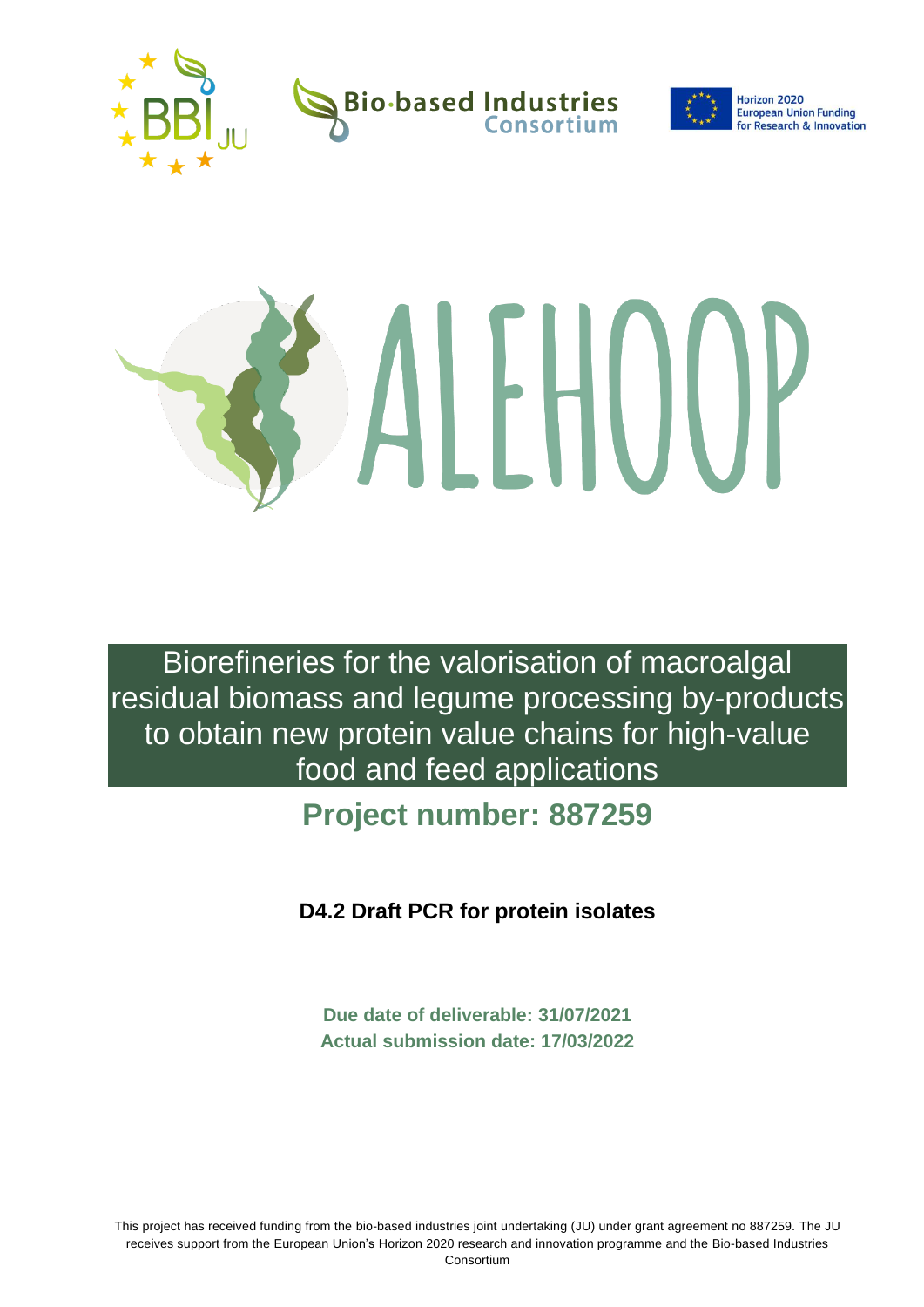

# **Bio-based Industries**<br>
Consortium



## **PROJECT INFORMATION**

**Project full title**: Biorefineries for the valorisation of macroalgal residual biomass and legume processing byproducts to obtain new protein value chains for high-value food and feed applications

**Acronym**: ALEHOOP

**Call**: H2020-BBI-JTI-2019

**Topic**: BBI-2019-SO3-D3

**Start date: June 1st 2020** 

**Duration**: 48 months

**List of participants**:

| Partner no.       | Type of partner | <b>Name</b>                                                            | Acronym       | Country        |
|-------------------|-----------------|------------------------------------------------------------------------|---------------|----------------|
| 1 (Coordinator)   | <b>SME</b>      | Contactica                                                             | <b>CTA</b>    | Spain          |
| 2                 | <b>SME</b>      | Isanatur                                                               | ISA           | Spain          |
| 3                 | <b>SME</b>      | Biozoon                                                                | <b>BZN</b>    | Germany        |
| 4                 | <b>SME</b>      | Biosurya                                                               | <b>BIOYA</b>  | Spain          |
| 5                 | <b>SME</b>      | Centiv                                                                 | CENTIV        | Germany        |
| 6                 | SME             | Garlan                                                                 | <b>GARLAN</b> | Spain          |
|                   | <b>SME</b>      | Alginor                                                                | ALGI          | Norway         |
| 8                 | LE              | Nuscience                                                              | <b>NUS</b>    | Belgium        |
| 9                 | LE              | Indukern                                                               | IK            | Spain          |
| 10 <sup>°</sup>   | <b>RTO</b>      | The Flanders Research Institute<br>for agriculture, fisheries and food | EV-ILVO       | Belgium        |
| 11                | <b>RTO</b>      | Anfaco                                                                 | <b>ANFACO</b> | Spain          |
| $12 \overline{ }$ | <b>RTO</b>      | Tecnalia                                                               | <b>TECNA</b>  | Spain          |
| 13                | <b>RTO</b>      | <b>Technological University Dublin</b>                                 | TUDublin      | Ireland        |
| 14                | <b>RTO</b>      | Universidad de Cádiz                                                   | <b>UCA</b>    | Spain          |
| 15                | <b>RTO</b>      | Veterinary Research Institute                                          | VRI           | Czech Republic |
| 16                | <b>RTO</b>      | Universidad de Vigo                                                    | <b>UVIGO</b>  | Spain          |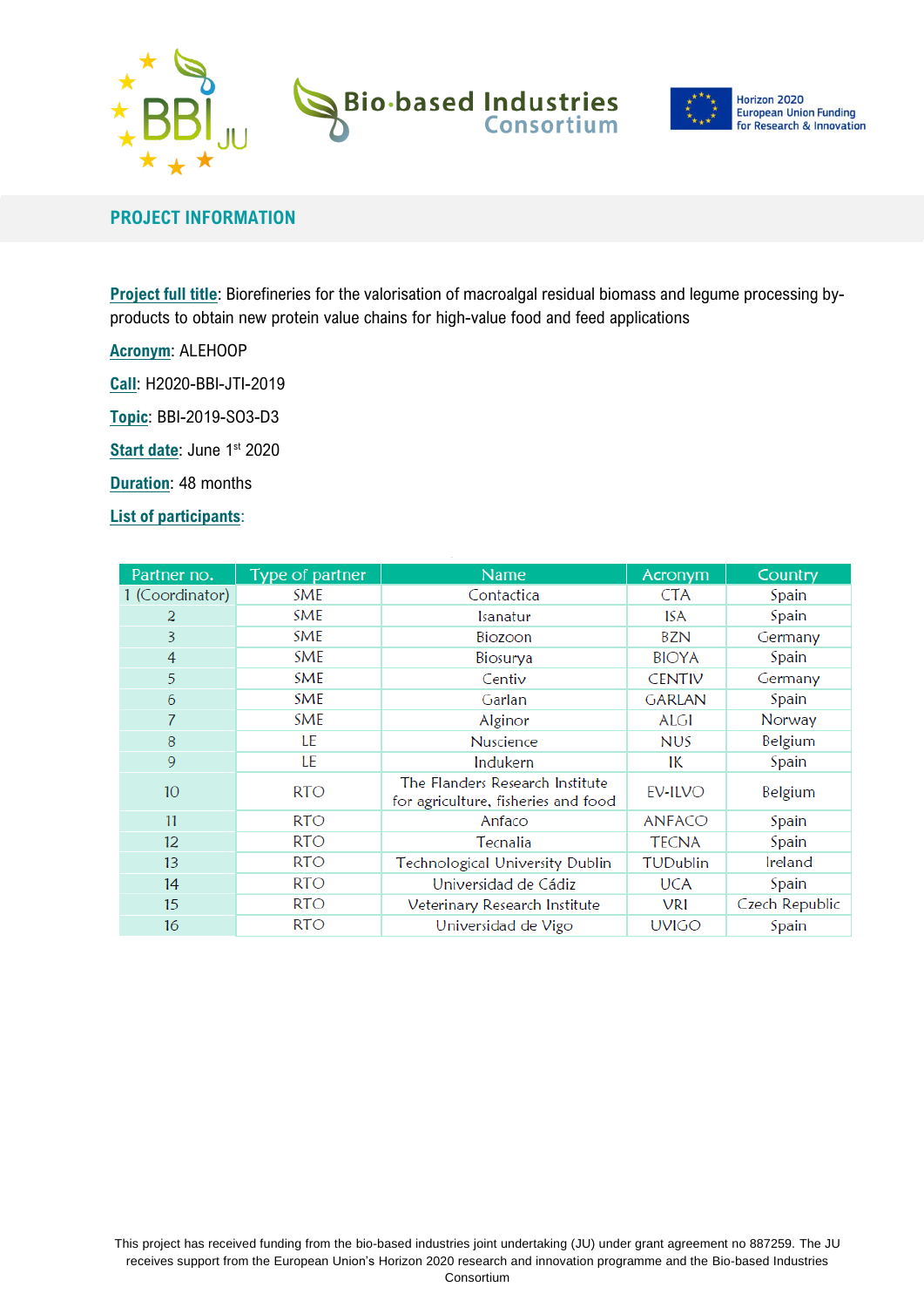



**European Union Funding** for Research & Innovation

## **DELIVERABLE DETAILS**

| <b>Document Number:</b>    | D4.2                                                                                                                                                                                                                                                                                                                                                                                                                                                                                                                                                                                                                                                                                                                                                                                                                                                                                            |  |
|----------------------------|-------------------------------------------------------------------------------------------------------------------------------------------------------------------------------------------------------------------------------------------------------------------------------------------------------------------------------------------------------------------------------------------------------------------------------------------------------------------------------------------------------------------------------------------------------------------------------------------------------------------------------------------------------------------------------------------------------------------------------------------------------------------------------------------------------------------------------------------------------------------------------------------------|--|
| <b>Document Title:</b>     | Draft PCR for protein isolates                                                                                                                                                                                                                                                                                                                                                                                                                                                                                                                                                                                                                                                                                                                                                                                                                                                                  |  |
| <b>Dissemination level</b> | Public                                                                                                                                                                                                                                                                                                                                                                                                                                                                                                                                                                                                                                                                                                                                                                                                                                                                                          |  |
| Period:                    | PR <sub>1</sub>                                                                                                                                                                                                                                                                                                                                                                                                                                                                                                                                                                                                                                                                                                                                                                                                                                                                                 |  |
| WP:                        | WP4                                                                                                                                                                                                                                                                                                                                                                                                                                                                                                                                                                                                                                                                                                                                                                                                                                                                                             |  |
| Task:                      | 4.1. Methodology definition for ALEHOOP<br>sustainability<br>Task<br>assessment and Product Category Rule                                                                                                                                                                                                                                                                                                                                                                                                                                                                                                                                                                                                                                                                                                                                                                                       |  |
| <b>Author:</b>             | Contactica<br><i>ii r</i> contactica                                                                                                                                                                                                                                                                                                                                                                                                                                                                                                                                                                                                                                                                                                                                                                                                                                                            |  |
| <b>Abstract:</b>           | D4.2 provides a draft Product Category Rule (PCR) which aims to set<br>the rules to perform Life Cycle Assessments (LCAs) of protein isolates<br>with UN CPC code 23999 other food products not elsewhere classified<br>(n.e.c.). The draft is presented with the format used in Environdec for<br>the development of PCRs given that it is intended to submit the PCR in<br>the program to share the PCR and start the open consultation before<br>setting the final PCRs to develop environmental product declarations<br>(EPDs) of the products included. Main inputs are associated to the<br>definition of function and functional unit and life cycle stages to be<br>included. The PCR supports cradle-to-grave studies although cradle-to-<br>gate are also accepted. The functional unit of the LCA must be1 kg of<br>protein isolate including its packaging and the protein content. |  |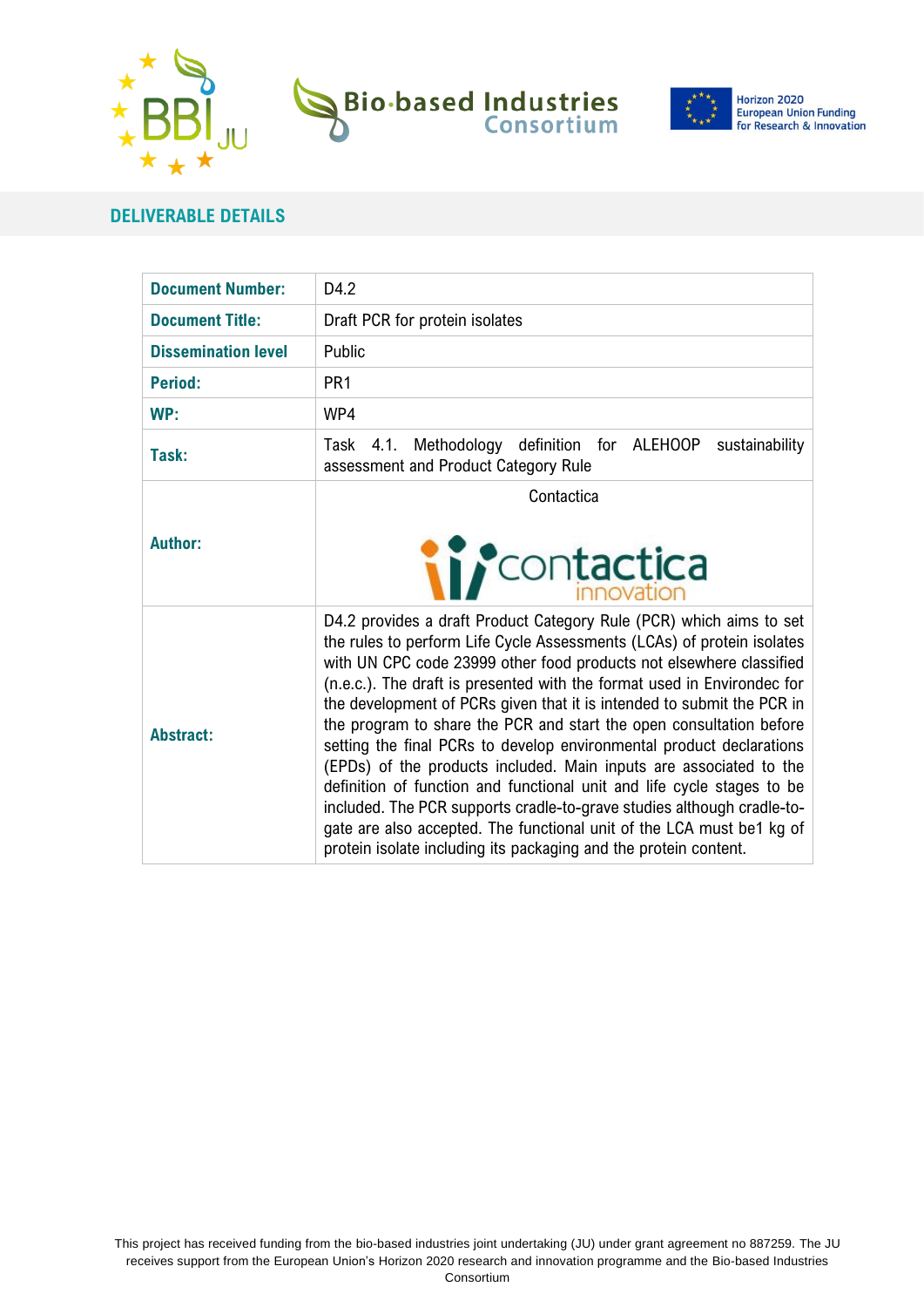

PCR Registration number

VERSION NUMBER, PUBLICATION DATE

*NOTE: THIS DOCUMENT IS A PCR TEMPLATE TO BE USED IN PCR DEVELOPMENT. IT IS NOT A PCR.*

A cover image of the PCR will be added by the Secretariat.

The PCR Committee may propose a cover image by submitting it to the Secretariat. The image shall be representative for the scope of the PCR, be of high resolution, and its use as cover image shall be approved by the copyright holder.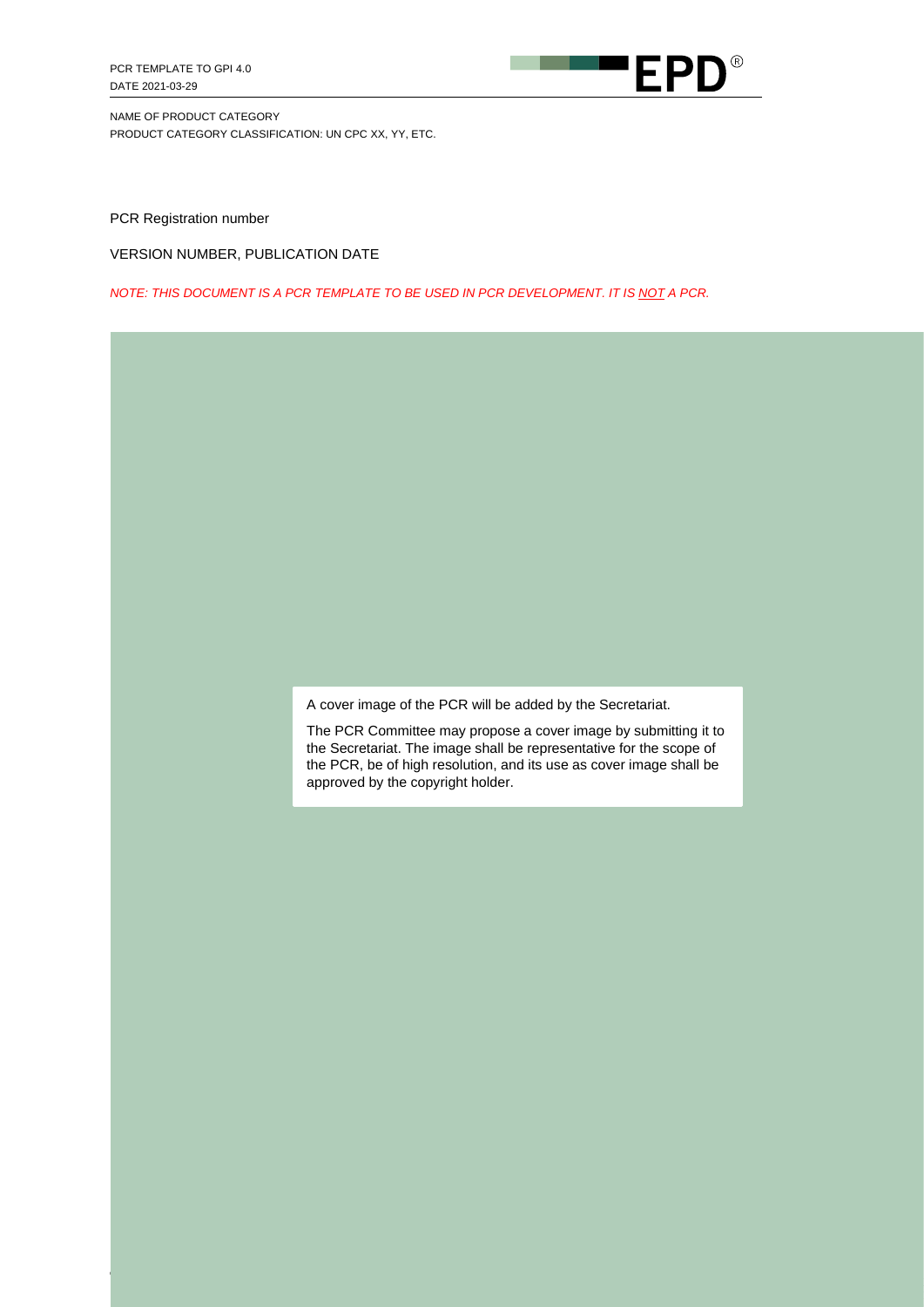

NAME OF PRODUCT CATEGORY

PRODUCT CATEGORY CLASSIFICATION: UN CPC XX, YY, ETC.

# TABLE OF CONTENTS

| $\mathbf{1}$   |                                                             |  |
|----------------|-------------------------------------------------------------|--|
| $\overline{2}$ |                                                             |  |
|                | 2.1<br>2.2                                                  |  |
| 3              |                                                             |  |
|                | 3.1<br>3.2<br>3.3<br>3.4<br>3.5                             |  |
| $\overline{4}$ |                                                             |  |
|                | 4.1<br>4.2<br>4.3<br>4.4<br>4.5<br>4.6<br>4.7<br>4.8<br>4.9 |  |
| 5              |                                                             |  |
|                | 5.1<br>5.2<br>5.3<br>5.4                                    |  |
| 6              |                                                             |  |
| 7              |                                                             |  |
| 8              |                                                             |  |

an barang

1999 - 1999 - 1999<br>1999 - 1999 - 1999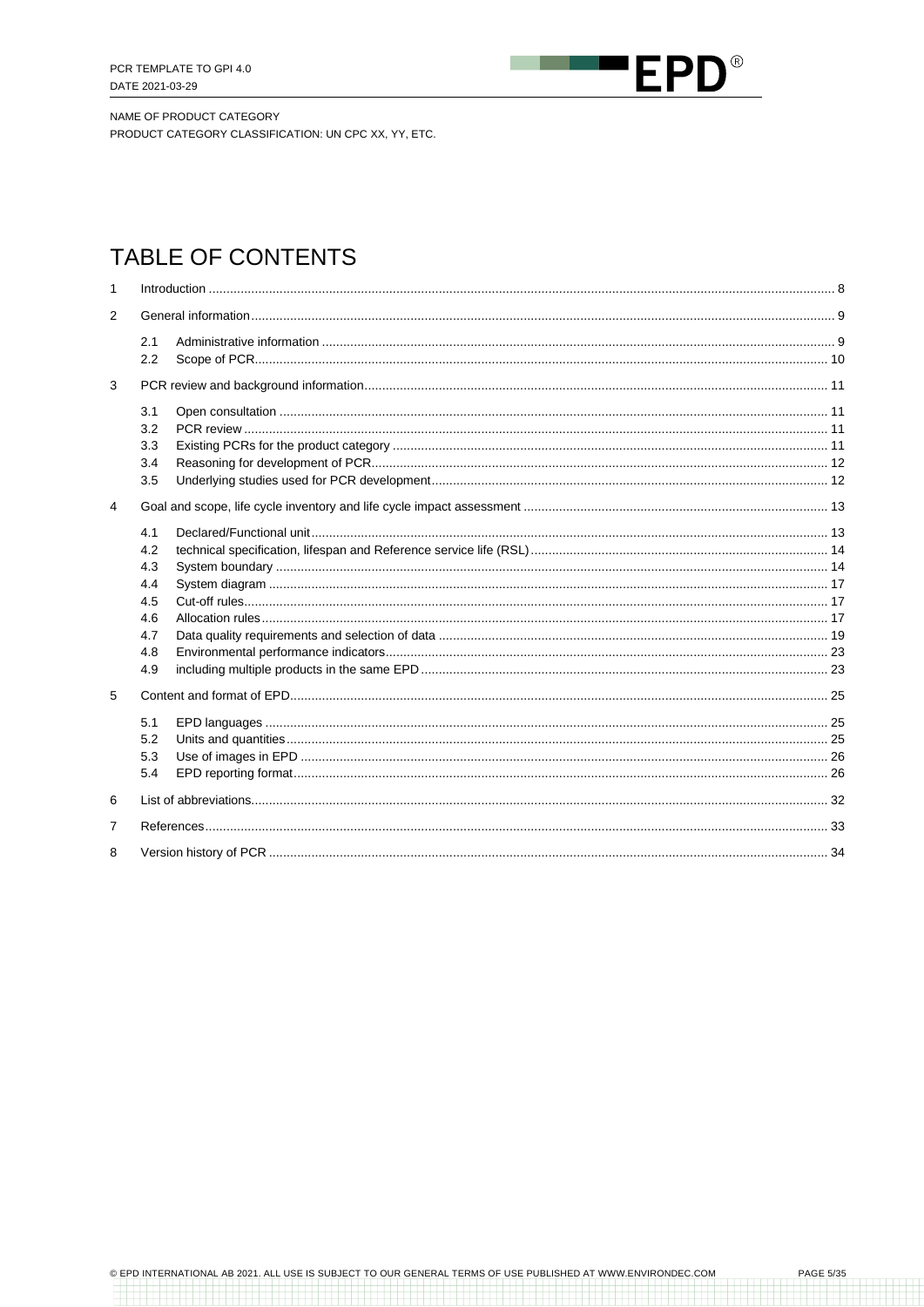

# HOW TO USE THE PCR TEMPLATE

*This section is intended as instructions for the PCR Moderator and PCR Committee and shall be deleted when preparing a PCR.*

This document is a template for developing Product Category Rules (PCR) in the International EPD® System.

The text in this PCR template includes:

- 1. Headings and text which are common for all PCRs regardless of product category, e.g. the "General introduction" section. These should be kept as they are, but exceptions are possible, as is further described in this document and in the General Programme Instructions (GPI).
- 2. Instructions written *in italics.* They shall be decided upon during the PCR development and be replaced by specific requirements (or deleted as appropriate) in the PCR. When indicated, this is also used to indicate administrative information that will be added by the Secretariat before publication.

The GPI includes further requirements on and guidance for developing PCRs.

Previous GPI versions used PCR Basic Modules as the basis for PCR development, instead of this PCR template. In addition to the guidance in this template, the PCR Basic Modules included requirements which are common for all products that belong to the specified product group on UN CPC code two-digit level. As this PCR template is more generic, it has become even more important to carefully consider other PCRs of similar or related product categories in the development of the PCR. This consideration is essential to harmonize PCRs. If there is a lack of PCRs on similar or related product categories, the old PCR Basic Modules may still be used as a reference in the development process to facilitate harmonization – the PCR Moderator may contact the Secretariat to get a copy of the PCR Basic Module that corresponds to the product category of concern.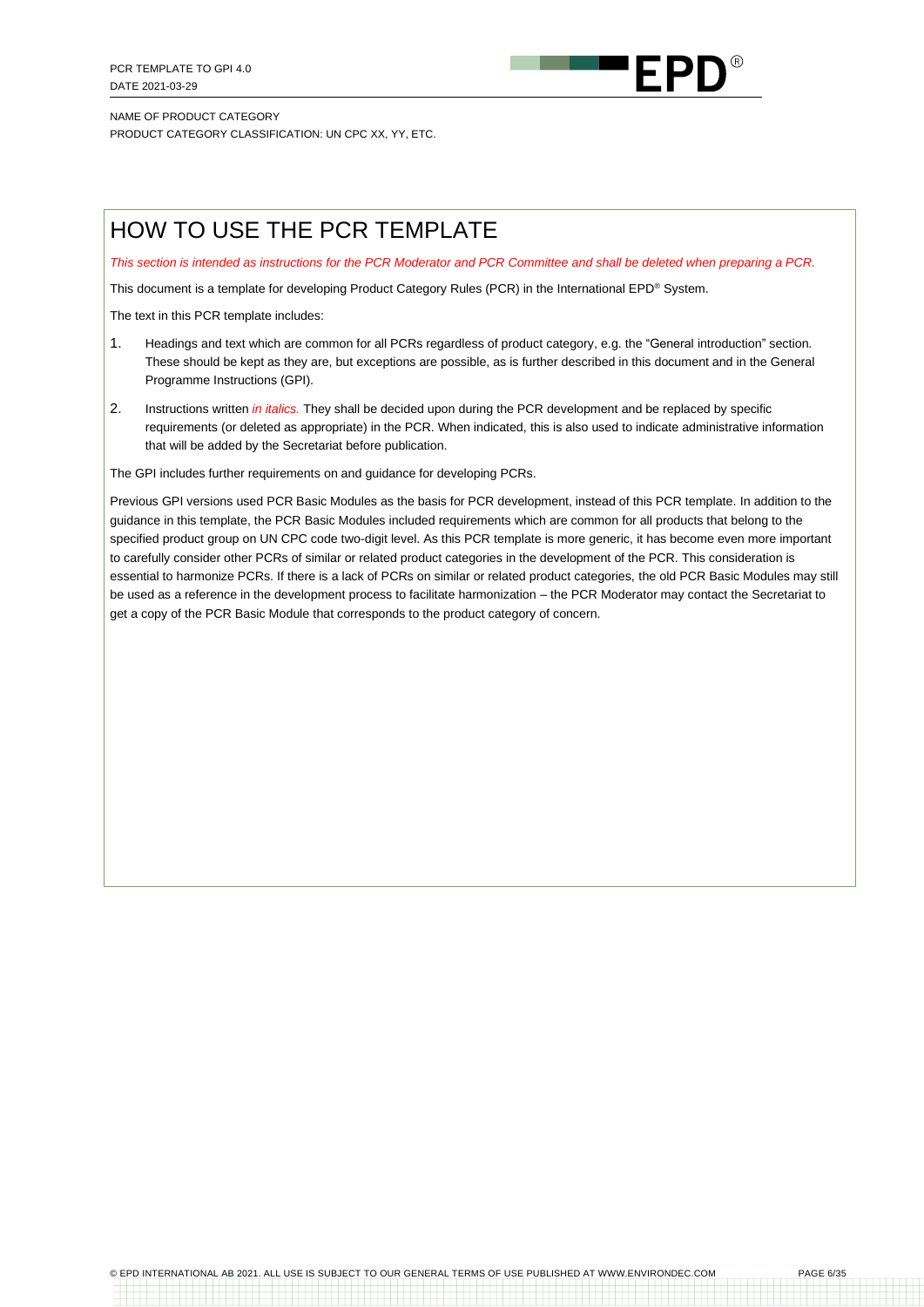

# VERSION HISTORY OF PCR TEMPLATE

*This section shall be deleted when preparing a PCR.*

## VERSION 2021-03-29

Original version of this PCR template, compliant with Version 4.0 of the GPI.

anasanasan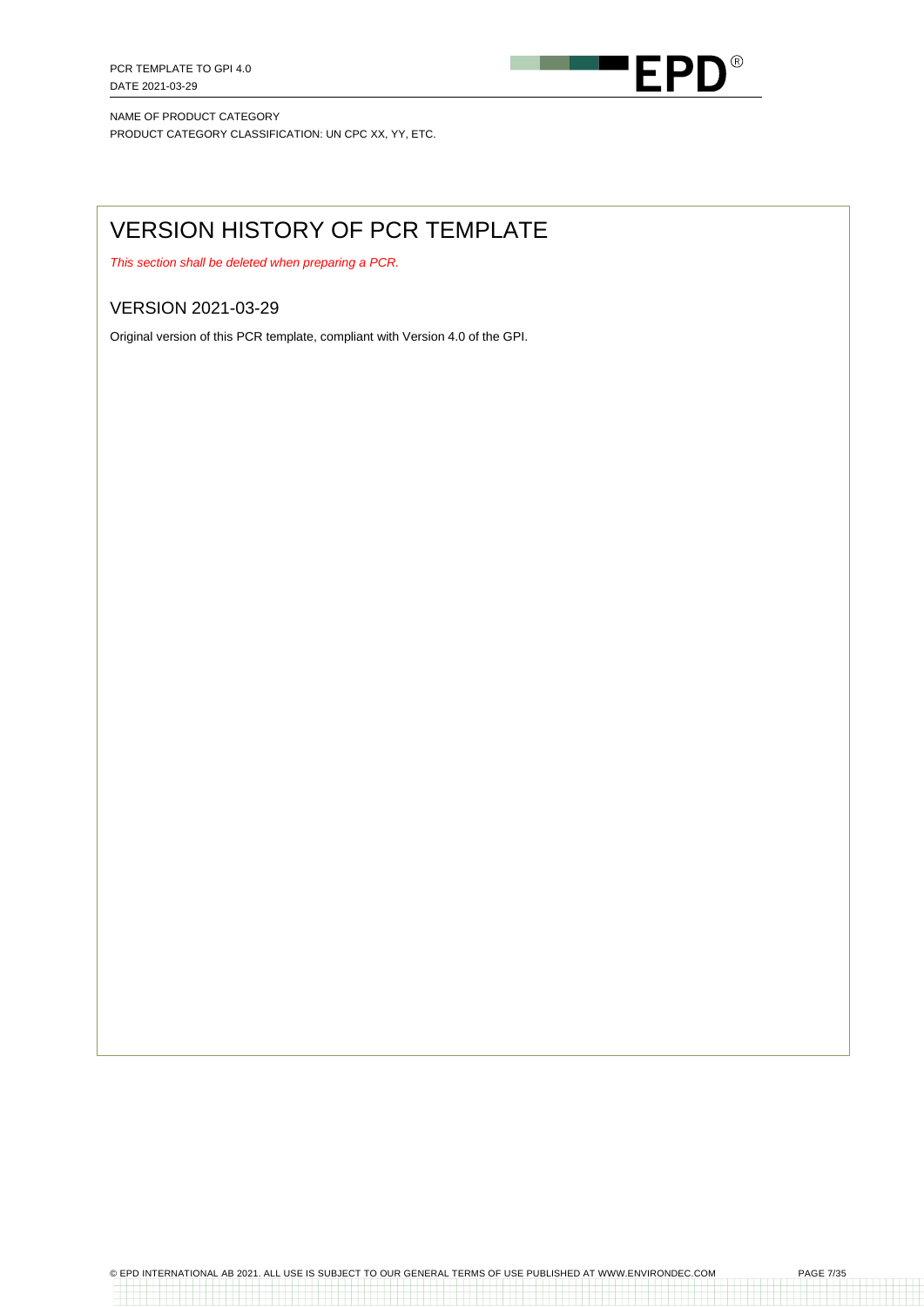

# <span id="page-7-0"></span>1 INTRODUCTION

This document constitutes Product Category Rules (PCR) developed in the framework of the International EPD® System: a programme for type III environmental declarations<sup>1</sup> according to ISO 14025:2006, ISO 14040:2006, ISO 14044:2006, and product-specific standards such as EN 15804 and ISO 21930 for construction products. Environmental Product Declarations (EPD) are voluntary documents for a company or organisation to present transparent, consistent and verifiable information about the environmental performance of their products (goods or services).

The rules for the overall administration and operation of the programme are the General Programme Instructions (GPI), publicly available a[t www.environdec.com.](http://www.environdec.com/) A PCR complements the GPI and the normative standards by providing specific rules, requirements and guidelines for developing an EPD for one or more specific product categories (see [Figure 1\)](#page-7-1). A PCR should enable different practitioners using the PCR to generate consistent results when assessing products of the same product category.



<span id="page-7-1"></span>*Figure 1 The hierarchy between PCRs, standards and other documents. EN 15804 and ISO 21930 are normative standards for construction products only.*

Within the present PCR, the following terminology is adopted:

- The term "shall" is used to indicate what is obligatory, i.e. a requirement.
- The term "should" is used to indicate a recommendation, rather than a requirement. Any deviation from a "should" requirement shall be justified in the PCR development process.
- The terms "may" or "can" is used to indicate an option that is permissible.

For definitions of further terms used in the document, see the normative standards.

A PCR is valid for a pre-determined period of time to ensure that it is updated at regular intervals. The latest version of the PCR is available at [www.environdec.com.](http://www.environdec.com/) Stakeholder feedback on PCRs is very much encouraged. Any comments on this PCR may be sent directly to the PCR Moderator and/or the Secretariat during its development or during its period of validity.

Any references to this document shall include the PCR registration number, name and version.

The programme operator maintains the copyright of the document to ensure that it is possible to publish, update, and make it available to all organisations to develop and register EPDs. Stakeholders participating in PCR development should be acknowledged in the final document and on the website.

© EPD INTERNATIONAL AB 2021. ALL USE IS SUBJECT TO OUR GENERAL TERMS OF USE PUBLISHED AT WWW.ENVIRONDEC.COM PAGE 8/35

<sup>&</sup>lt;sup>1</sup> Type III environmental declarations in the International EPD<sup>®</sup> System are referred to as EPDs. Environmental Product Declarations.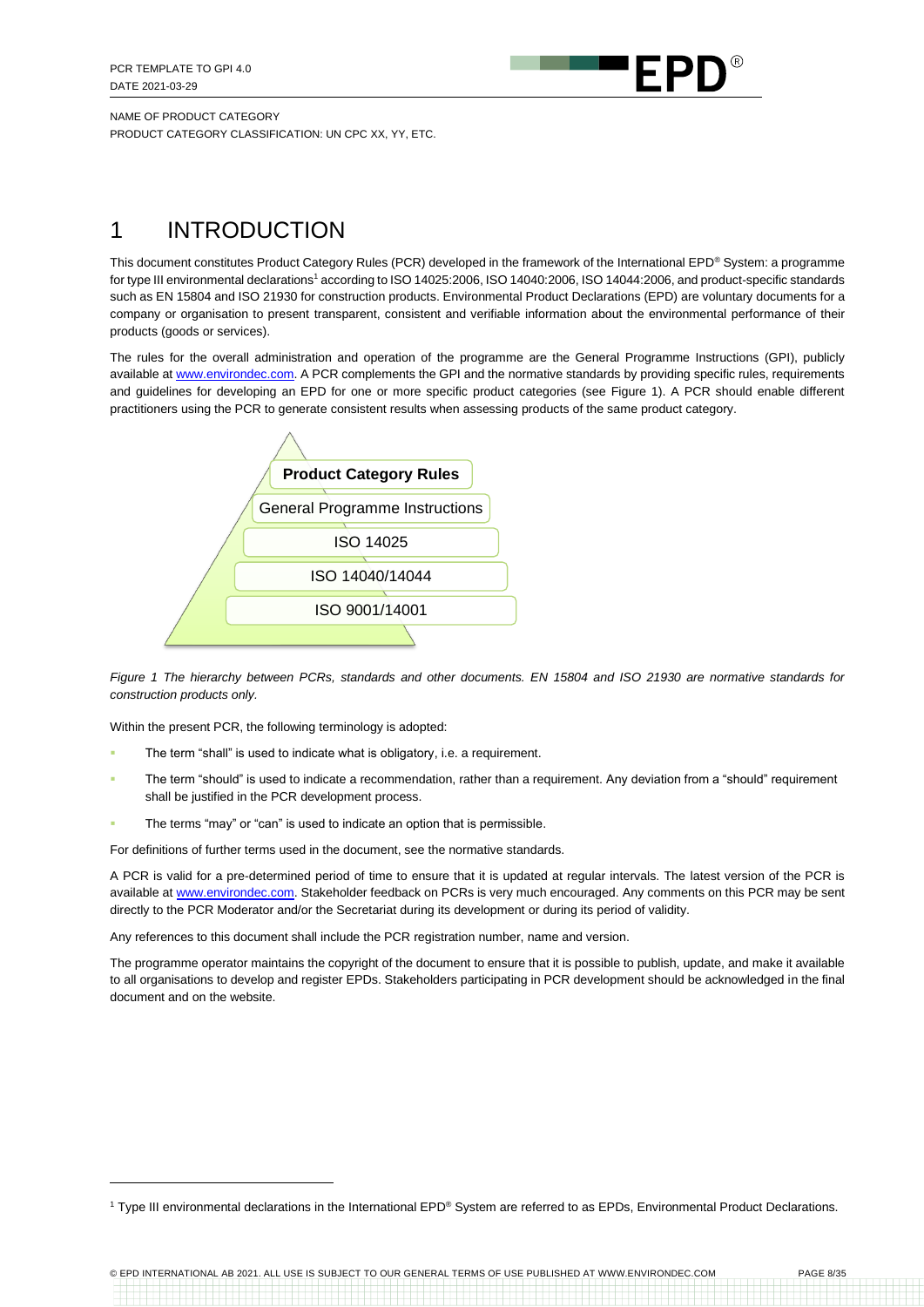

# <span id="page-8-0"></span>2 GENERAL INFORMATION

# <span id="page-8-1"></span>2.1 ADMINISTRATIVE INFORMATION

| Name:                                  | Other food products: protein concentrates Name of the PCR                                                                                                                                                                                                                                                                    |
|----------------------------------------|------------------------------------------------------------------------------------------------------------------------------------------------------------------------------------------------------------------------------------------------------------------------------------------------------------------------------|
| Registration number and version:       | <b>Added by the Secretariat</b>                                                                                                                                                                                                                                                                                              |
| Programme:                             | 'EPD®                                                                                                                                                                                                                                                                                                                        |
|                                        | The International EPD® System                                                                                                                                                                                                                                                                                                |
| Programme operator:                    | EPD International AB, Box 210 60, SE-100 31 Stockholm, Sweden.                                                                                                                                                                                                                                                               |
|                                        | Website: www.environdec.com<br>E-mail: info@environdec.com                                                                                                                                                                                                                                                                   |
| <b>PCR Moderator:</b>                  | Ricardo Méndez, Contactica SL<br>Ricardo.mendez@contatica.es                                                                                                                                                                                                                                                                 |
|                                        | Name, organisation and e-mail address of the appointed PCR Moderator                                                                                                                                                                                                                                                         |
| <b>PCR Committee:</b>                  | Contactica, Alginor, Anfaco, Tecnalia                                                                                                                                                                                                                                                                                        |
|                                        | Names of organisations participating in the preparation of the PCR                                                                                                                                                                                                                                                           |
| Date of publication and last revision: | <b>Added by the Secretariat</b>                                                                                                                                                                                                                                                                                              |
| Valid until:                           | <b>Added by the Secretariat</b>                                                                                                                                                                                                                                                                                              |
| Schedule for renewal:                  | A PCR is valid for a pre-determined time period to ensure that it is updated at regular intervals.<br>When the PCR is about to expire, the PCR Moderator shall initiate a discussion with the<br>Secretariat how to proceed with updating the PCR and renewing its validity.                                                 |
|                                        | A PCR may be also be updated without prolonging its period of validity, provided significant<br>and well-justified proposals for changes or amendments are presented.                                                                                                                                                        |
|                                        | See www.environdec.com for the latest version of the PCR.                                                                                                                                                                                                                                                                    |
|                                        | When there has been an update of the PCR, the new version should be used to develop<br>EPDs. The old version may however be used for 90 days after the publication date of the new<br>version, as long as the old version has not expired.                                                                                   |
| Standards conformance:                 | General Programme Instructions of the International EPD® System, version 4.0, based<br>on ISO 14025 and ISO 14040/14044                                                                                                                                                                                                      |
|                                        | List all other LCA-based claim standards with which the PCR is in conformance, e.g.<br>EN 15804 and ISO 21930 for construction products.                                                                                                                                                                                     |
| PCR language(s):                       | At the time of publication, this PCR was available in English and (add other languages the<br>PCR has been translated to). If the PCR is available in several languages, these are available<br>at www.environdec.com. In case of translated versions, the English version takes precedence<br>in case of any discrepancies. |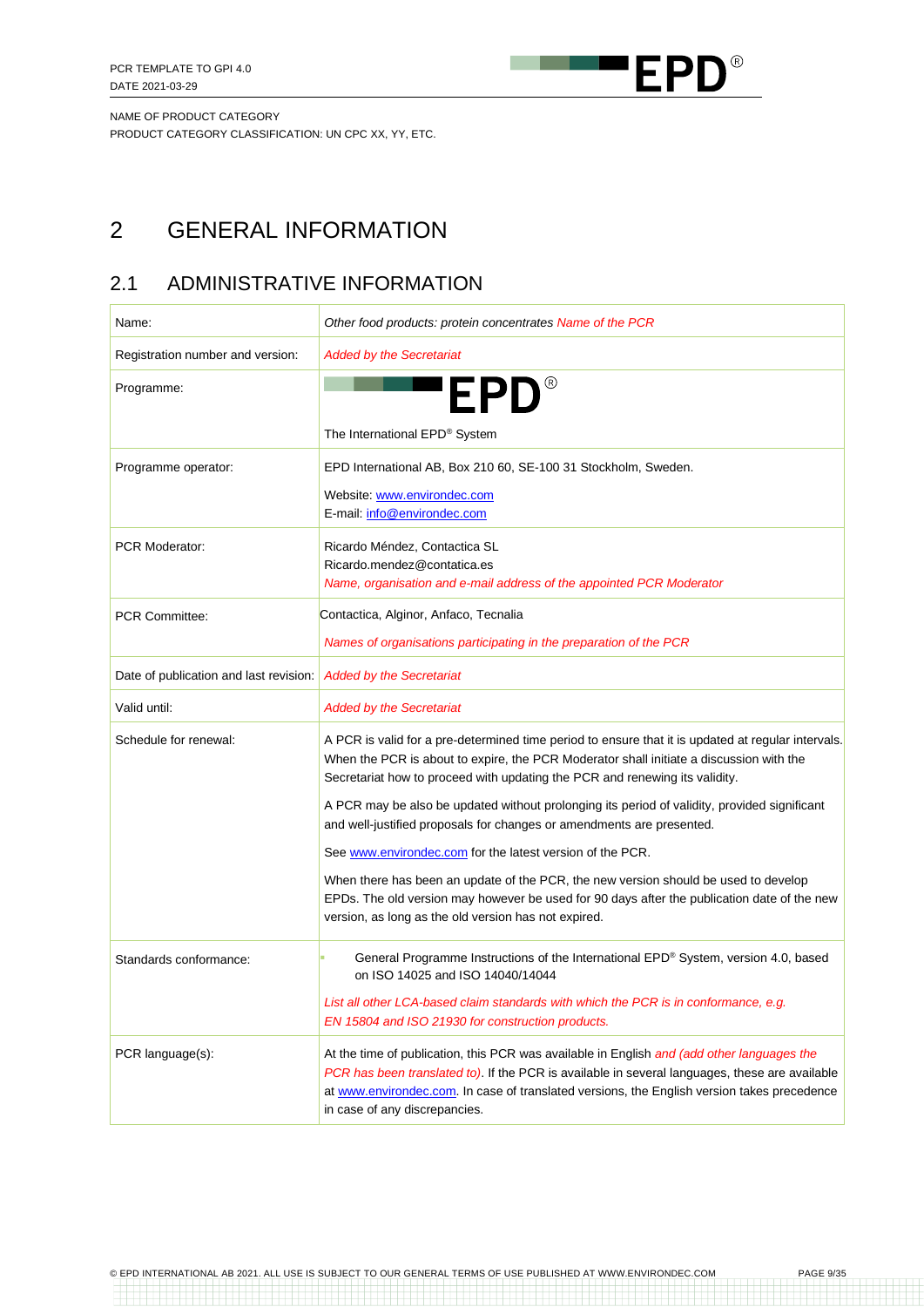

# <span id="page-9-0"></span>2.2 SCOPE OF PCR

#### <span id="page-9-1"></span>2.2.1 PRODUCT CATEGORY DEFINITION AND DESCRIPTION

This document provides Product Category Rules (PCR) for the assessment of the environmental performance of additives, extracts or functional ingredients for food products and the declaration of this performance by an EPD*.* The product category corresponds to UN CPC 23999 Other food products n.e.c.

This subclass includes:

− protein concentrates and textured protein substances

*Provide a detailed description of the products included in the product category. Examples of products included and excluded from the scope of the PCR should be given. Synonyms to the name of the product category and its included products should be listed.*

*The UN CPC classification hierarchy shall be presented, as well as a link to https://unstats.un.org/unsd/classifications/Family/Detail/1074 for additional information. Other relevant classification schemes may also be included.*

The product category covered by a PCR shall, as far as possible, relate to the function of the product, i.e. that the same functional unit *may be applied to products within its scope. If justified, a PCR may, however, allow different functional units for different products within the product category. The product category definition should be made so that the development of the PCR is practical and feasible accounting for existing PCRs, the market situation, industry structure, potential EPD applications, and the size of the stakeholder group affected. The scope should be decided during PCR development in a discussion between the PCR Moderator, the PCR Committee, the Secretariat, and the Technical Committee, with the aim to reach consensus, as far as possible. The scope of the product category of a PCR may be reconsidered during PCR development (e.g. as a response to comments made during the open consultation), when PCRs are updated, or when new PCRs are proposed, to adapt to market developments.*

#### 2.2.2 GEOGRAPHICAL SCOPE

This PCR may be used globally.

*PCR documents developed in the International EPD® System should have a global scope, e.g. to be as applicable as possible and to avoid creating unnecessary trade barriers.*

*The geographical scope of the PCR may, however, be more limited when relevant. In such cases, the above sentence shall be replaced by a list of the geographical region(s) for which the PCR is valid. The geographical scope stated shall match the scope of the guidance given in the PCR, e.g., scenarios for the use phase and end-of-life, production processes, examples of databases to use for generic data, references to standards, impact categories, etc. Any other scope than a global one must be clearly justified in the PCR development process and is subject to approval by the Secretariat.*

## 2.2.3 EPD VALIDITY

An EPD based on this PCR shall be valid for a 5-year period starting from the date of the verification report ("approval date"), or until the EPD has been de-registered from the International EPD® System.

An EPD shall be updated and re-verified during its validity if changes in technology or other circumstances have led to:

- an increase of 10% or more of any of the declared indicators of environmental impact,
- errors in the declared information, or
- significant changes to the declared product information, content declaration, or additional environmental, social or economic information.

If such changes have occurred, but the EPD is not updated, the EPD owner shall contact the Secretariat to de-register the EPD.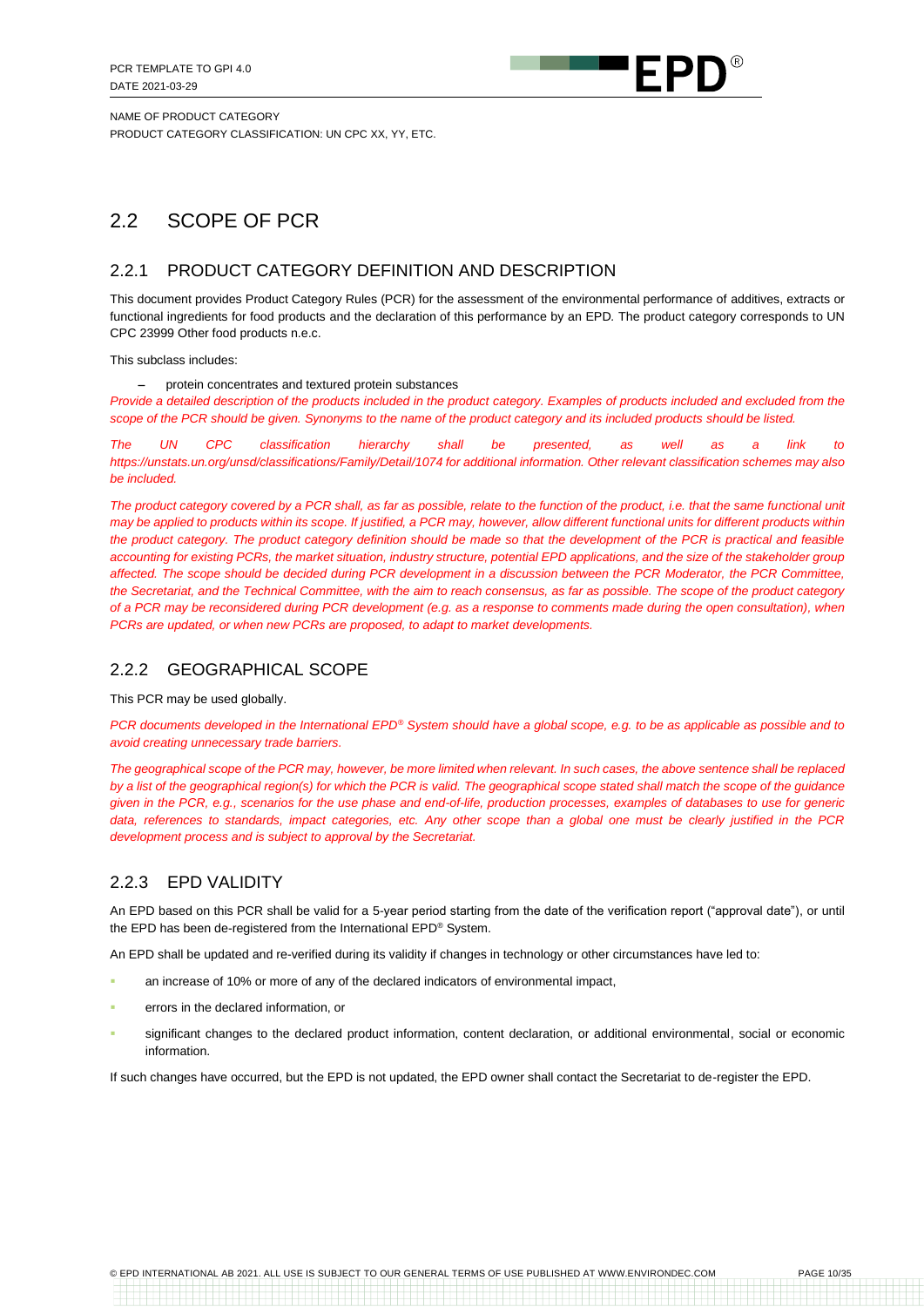

# <span id="page-10-0"></span>3 PCR REVIEW AND BACKGROUND INFORMATION

This PCR was developed in accordance with the PCR development process described in the GPI of the International EPD® System, including open consultation and review.

# <span id="page-10-1"></span>3.1 OPEN CONSULTATION

#### 3.1.1 VERSION 1.0

This PCR was available for open consultation from *date* until *date*, during which any stakeholder was able to provide comments by contacting the PCR Moderator and/or the Secretariat.

*Add information about any physical or web-based meetings held during the open consultation phase, if applicable.*

Stakeholders were invited via e-mail or other means to take part in the open consultation and were encouraged to forward the invitation to other relevant stakeholders. The following stakeholders provided comments during the open consultation and agreed to be listed as contributors in the PCR and at [www.environdec.com.](http://www.environdec.com/)

**List of stakeholder names and affiliation** 

*In case of multiple major revisions of the PCR (1.0, 2.0, etc.), information about each open consultation should be added as subsections (3.2.1, 3.2.2, etc.).*

# <span id="page-10-2"></span>3.2 PCR REVIEW

## 3.2.1 VERSION 1.0

| PCR review panel:        | The Technical Committee of the International EPD® System. A full list of members is available at<br>www.environdec.com. The review panel may be contacted via info@environdec.com.                  |
|--------------------------|-----------------------------------------------------------------------------------------------------------------------------------------------------------------------------------------------------|
|                          | Members of the Technical Committee were requested to state any potential conflict of interest with the<br>PCR Committee, and if there were conflicts of interest they were excused from the review. |
| Chair of the PCR review: | <b>Added by the Secretariat</b>                                                                                                                                                                     |
| Review dates:            | <b>Added by the Secretariat</b>                                                                                                                                                                     |

*In case of multiple major revisions of the PCR (1.0, 2.0, etc.), information about each review should be added as sub-sections (3.1.1, 3.1.2, etc.).*

# <span id="page-10-3"></span>3.3 EXISTING PCRS FOR THE PRODUCT CATEGORY

As part of the development of this PCR, existing PCRs and other internationally standardized methods that could potentially act as PCRs were considered to avoid unnecessary overlaps in scope and to ensure harmonisation with established methods of relevance for the product category. The existence of such documents was checked among the following EPD programmes and international standardisation bodies:

- International EPD® System. www.environdec.com.
- No existing PCRs were been identified.

*List of other EPD programmes and international standardisation bodies that have potentially issued methods that could act as PCRs, including link to website. Guidance is available a[t www.environdec.com](http://www.environdec.com/) on where to search for existing PCRs.*

No existing PCRs or other relevant internationally standardized methods with overlapping scope were identified. *Full references to existing PCRs shall be given in Section [7.](#page-32-0)*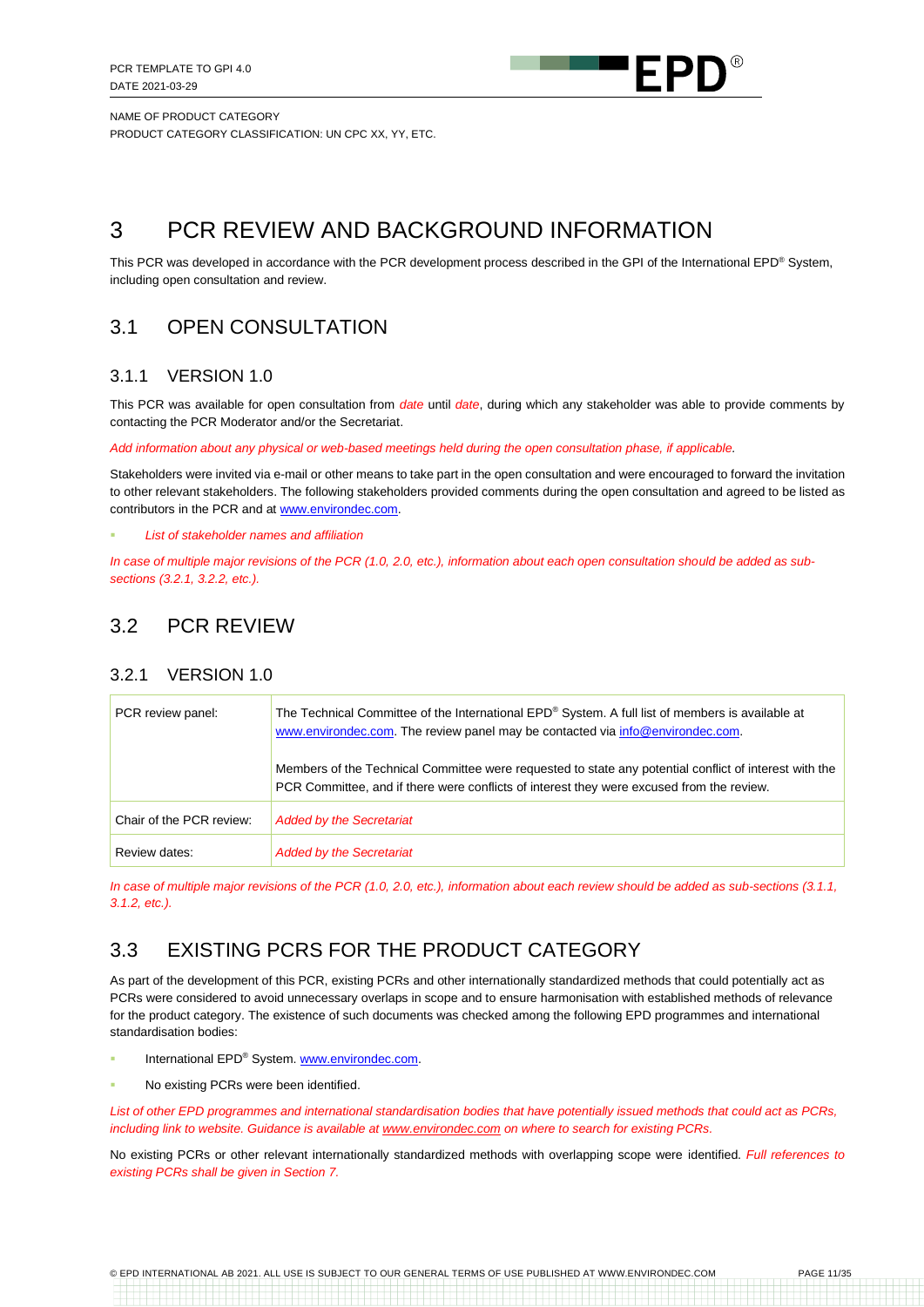

*The adoption of an existing PCR shall be preferred over developing a new PCR. If existing PCRs are identified but not used, this shall be justified. Existing PCRs that cover a part of the life cycle of the product in question, e.g. agricultural products for processed food items, should be referenced for harmonisation across product categories and in supply chains.* 

*Existing PCRs available in other programmes shall also be considered, including PCRs that are under development. The International EPD® System may recognise and adopt PCRs prepared by other programme operators operating in accordance with ISO 14025 if they*  fulfil the requirements of the GPI. If a PCR with a relevant scope is identified in another programme, the Secretariat shall be contacted *to plan the next step.*

*If other internationally standardized methods exist that act as PCRs or give guidance on PCR development for certain product categories, and the guidelines are widely accepted and used by the market, it may be possible to develop and certify EPDs according to such a standard or guideline even though it is not fully compliant with the International EPD® System. The decision to adopt such documents shall be made by the Secretariat.*

*If existing PCRs and/or relevant internationally standardized methods were identified but not adopted, the reason for why the present PCR was developed shall be described in Section 3.4. Also, any attempts made to harmonize or align this PCR with existing PCRs and/or internationally standardized methods shall be described.*

*If no existing PCRs or relevant internationally standardized methods were identified, the above table may be replaced by the statement: "No existing PCRs or other relevant internationally standardized methods with overlapping scope were identified."*

# <span id="page-11-0"></span>3.4 REASONING FOR DEVELOPMENT OF PCR

This PCR was developed to enable publication of EPDs for this product category based on ISO 14025, ISO 14040/14044. *(add other relevant standards on which the PCR is based*)The PCR enables different practitioners to generate consistent results when assessing the environmental impact of products of the same product category, and thereby it supports comparability of products within a product category.

*Add any other justification for development of the PCR, if relevant, and any limitations in the intended target audience of EPDs based on this PCR.*

# <span id="page-11-1"></span>3.5 UNDERLYING STUDIES USED FOR PCR DEVELOPMENT

The methodological choices made during the development of this PCR (declared/functional unit, system boundary, allocation methods, impact categories, data quality rules, etc.) were primarily based on the following underlying studies:

List the underlying life cycle assessments (LCAs) conducted in accordance with ISO 14044, scientific papers and other relevant *studies, including any supporting studies performed in parallel to the PCR development. Full references to the underlying studies shall also be given in Section [7.](#page-32-0) If the PCR is an update of a previously published PCR, the underlying studies of the previous versions of the PCR shall also be listed.*

*Note that the GPI requires PCRs to be based on one or more LCAs representing the full product life cycle conducted in accordance with ISO 14044 and other relevant LCA-based footprint studies, including any supporting studies performed in parallel to the PCR development.*

| Name study                                                                 | Author(s) and year   |
|----------------------------------------------------------------------------|----------------------|
| Life Cycle Assessment of Sov Protein Isolate                               | Berardy et al., 2015 |
| Whey protein concentrate (WPC) production: Environmental impact assessment | Berardy et al., 2015 |
| Rubisco protein production – LCA approach                                  | Skunca et al., 2021  |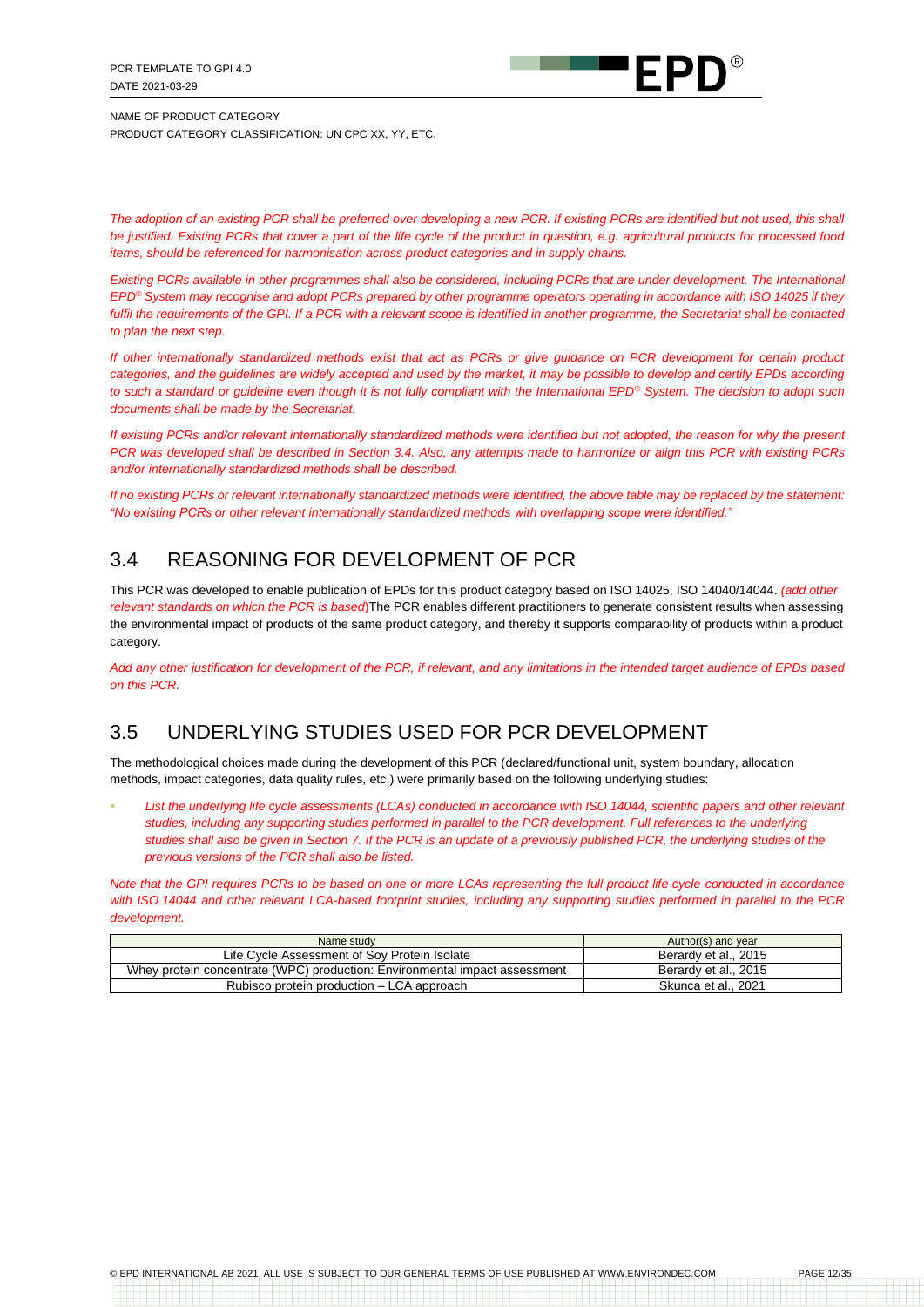

# <span id="page-12-0"></span>4 GOAL AND SCOPE, LIFE CYCLE INVENTORY AND LIFE CYCLE IMPACT ASSESSMENT

The goal of this section is to provide specific rules, requirements and guidelines for developing an EPD for the product category as defined in Section [2.2.1.](#page-9-1)

## <span id="page-12-1"></span>4.1 DECLARED/FUNCTIONAL UNIT

*The declared unit shall be defined as 1 kg of product, including its packaging (weight of packaging is not included in this 1 kg). The reference flow in the Life Cycle Assessment shall be defined at the customer gate, at the shelf or the retailer or at the market place. (CPC 23). The declared unit shall be stated in the EPD. The environmental impact shall be given per declared unit. A description of the function of the product should be included in the EPD®, if relevant, as well as protein content. The protein concentrate can be used for food or feed.*

#### *The functional/declared unit(s) and reference flow(s) to use in the EPD shall be specified in the PCR.*

*Example of text if a declared unit is required/recommended: "The 1 kg of product and its packaging (the weight of the packaging is not included in this 1 kg). The reference flow in the LCA shall be defined at the point where the product arrives at the customer gate, i.e. any losses occurring before then must be taken into account."*

*If a declared unit is required/recommended, the following text should be added: "This PCR uses a declared unit instead of a functional unit as all functional and qualitative aspects are not possible to capture in the same unit. These aspects should be taken into consideration when comparing EPDs based on this PCR."*

*The PCR may allow several declared/functional units, for different subcategories of products. The PCR may also allow the declaration of results for two different declared/functional units in the same EPD, although this is not recommended; this must be justified in the PCR development process.*

*Make sure to harmonise the guidance on declared/functional unit with other similar or related PCRs.*

*If a declared unit is used, any reference to functional unit should be removed from the document, and vice-versa.*

*The PCR may define qualitative or performance-related aspects to declare in the EPD that are outside of the declared/functional unit.*

*Further guidance to help define the declared/functional unit, taken from the GPI:*

*The declared or functional unit is the reference unit to which the environmental performance of the product is related. Functional unit is*  defined as a quantified performance of a product and a declared unit is defined as a quantity of a product. The declared/functional unit *to use for a specific product category shall be specified in the PCR.*

*The declared/functional unit shall be clearly defined and measurable. In practice, the declared/functional unit consists of a qualitatively defined function or property (e.g. for paint, a surface covered with a certain level of brightness, or other quality) and its quantification via one or several units (e.g. 1 m2 covered for 10 years). The declared/functional unit should be expressed in SI units (kg, J, meters, etc.), however, other units may be used if they are considered more relevant to address the information (e.g. kW for power and kWh for energy). Conversion factors shall be provided to convert from declared/functional unit to one unit of product, where relevant.*

If the function of the product in the use phase is known and can be clearly defined, a functional unit shall be used. Examples of functional *units are:*

- for transportation modes or services: transportation of a given number of passengers over a given distance, e.g. transport of *1 passenger for 1 km,*
- *for cleaning items or services: cleaning of a given item or area for a given time, e.g. 1 m<sup>2</sup> building area kept cleaned for a period of 1 year,*
- *for products applied on surfaces: coverage of given surface area over a given time. e.g. 1 m<sup>2</sup> wall surface covered for 10 years, and*
- *for energy products: provision of a certain type and quantity of energy, e.g. 1 kWh of electricity delivered to the customer.*

*If the function of the product in the use phase is unknown, if the product can be used for several different functions, or if the function cannot be clearly defined, a declared unit may be used. A declared unit may, for example, be suitable for intermediate products which can be further processed, or combined with other products, into different end products. Although a declared unit is defined as a quantity of the product rather than its quantified performance, the definition of declared unit shall be relevant in relation to the typical applications the product. Examples of declared units are:*

© EPD INTERNATIONAL AB 2021. ALL USE IS SUBJECT TO OUR GENERAL TERMS OF USE PUBLISHED AT WWW.ENVIRONDEC.COM PAGE 13/35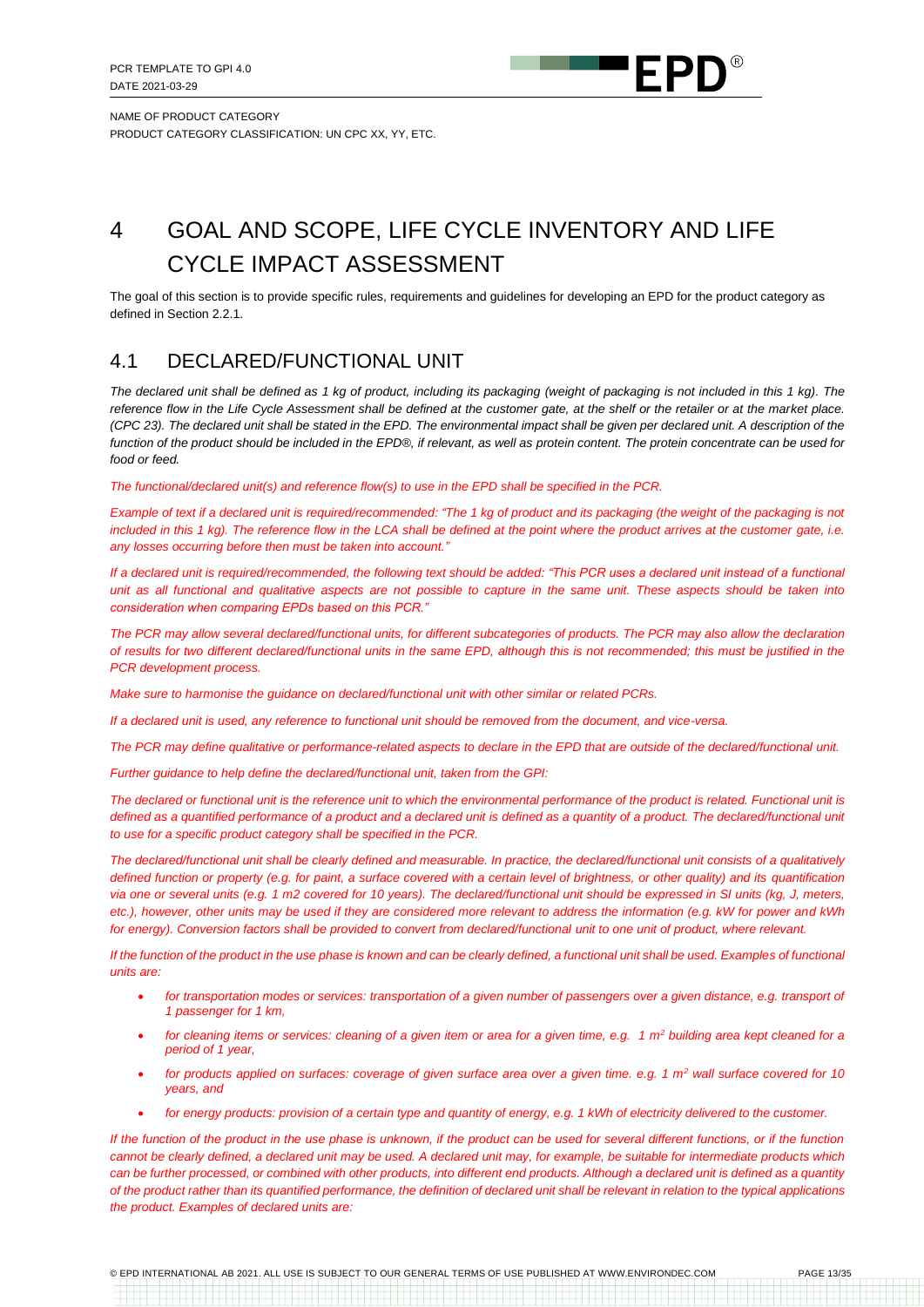

- *an item or an assemblage of items, e.g. 1 brick, 1 mobile phone,*
- *mass of a product, e.g. 1 kg of cement, and*
- *volume of a product, e.g. 1 litre of water, 1 m3 of ready-mixed concrete.*

*Note that the use of a declared unit may reduce comparability between EPDs. To increase comparability between EPDs based on a declared unit, it is therefore important to specify technical properties of relevance for the application/use of the product.*

## <span id="page-13-0"></span>4.2 TECHNICAL SPECIFICATION, LIFESPAN AND REFERENCE SERVICE LIFE (RSL)

*Technical specifications of the product assessed must be included in the every EPD developed under this PCR. The RSL is not applicable for this product category, although changes on service life of food matrices where the ingredient is embedded must be specified (e.g. by using antioxidants).*

*If relevant, the PCR may require or recommend a technical specification of the product, for example in a separate section (this section) or as part of describing its function. The technical specification shall include sufficient information for a user of the EPD to assess the technical performance and usefulness of the product in a given context.* 

*The technical specification may include a technical lifespan of the product, i.e. the average time for which the product has been designed or proven to last, and/or an actual lifespan, i.e. the average time for which the product has been shown to be in use. Lifespans shall be expressed in relevant units such as years, operating hours, or kilometres travelled. Note that the technical lifespan is not identical or related to guarantee time whether legally binding or offered voluntary. If relevant, the PCR may include requirements or guidance on how to estimate product life spans.*

*Note that a technical or actual lifespan of a product is not necessarily the same as the reference service life (RSL) of the product*  category to which the product belongs. The RSL of a product category is the reference time to which the performance of all products of *a product category shall be related. As such, the RSL may be an integral part for relating the performance of a product to the functional unit. For example, a PCR may specify the RSL of a product category to be 10 years (e.g. because that is a typical technical lifespan for the product category) and then specify the functional unit to be the fulfilment of a certain function over that RSL. If a product then has a (proven) technical lifespan of 5 years, two such products (or a replacement product or refurbishment of the product, depending on product) are needed to fulfil the functional unit. Likewise, if a product has a (proven) technical lifespan of 20 years, only half such a product may be needed to fulfil the functional unit.* 

*If relevant, the PCR may specify the RSL for a product category. The RSL shall refer to the declared technical and functional performance of the product, be specified under defined reference in-use conditions, and be justified and verifiable. For further guidance on RSL of construction products, see EN 15804.*

## <span id="page-13-1"></span>4.3 SYSTEM BOUNDARY

The scope of this PCR and EPDs based on it is cradle-to-grave. Cradle-to-gate EPDs can be also be developed under the scope of this PCR, considering upstream and core processes. *insert the scope of the PCR (e.g. cradle-to-gate, cradle-to-gate plus end-of-life, cradle-to-grave, or several if several options are permitted)*.

*The system boundary of the product life cycle determines the processes to be included or excluded in the LCA. Which system boundary that shall, should or may be applied for a specific product category shall be set in the PCR. See the GPI for further guidance on setting system boundaries.*

*All environmentally relevant processes from "cradle to grave" should be included, so that at minimum 99% of the total energy use, mass of product content, and environmental impact is accounted for (see Sectio[n 4.5\)](#page-16-1).* 

*For intermediate products or other products for which further processing and/or the end use is unknown, the system boundary may be limited to "cradle to gate". If end-of-life treatment is excluded, the following criteria shall be fulfilled (the first three criteria are adapted from EN 15804, and the fourth criteria is adapted from ISO 14025):*

- *the product is physically integrated with other products in subsequent life-cycle process (e.g. during installation in a building) so they cannot be physically separated from them at end of life,*
- *the product or material is no longer identifiable at end-of-life as a result of a physical or chemical transformation process,*
- *the product or material does not contain biogenic carbon, and*
- *the EPD shall not be used for business-to-consumer communication.*

© EPD INTERNATIONAL AB 2021. ALL USE IS SUBJECT TO OUR GENERAL TERMS OF USE PUBLISHED AT WWW.ENVIRONDEC.COM PAGE 14/35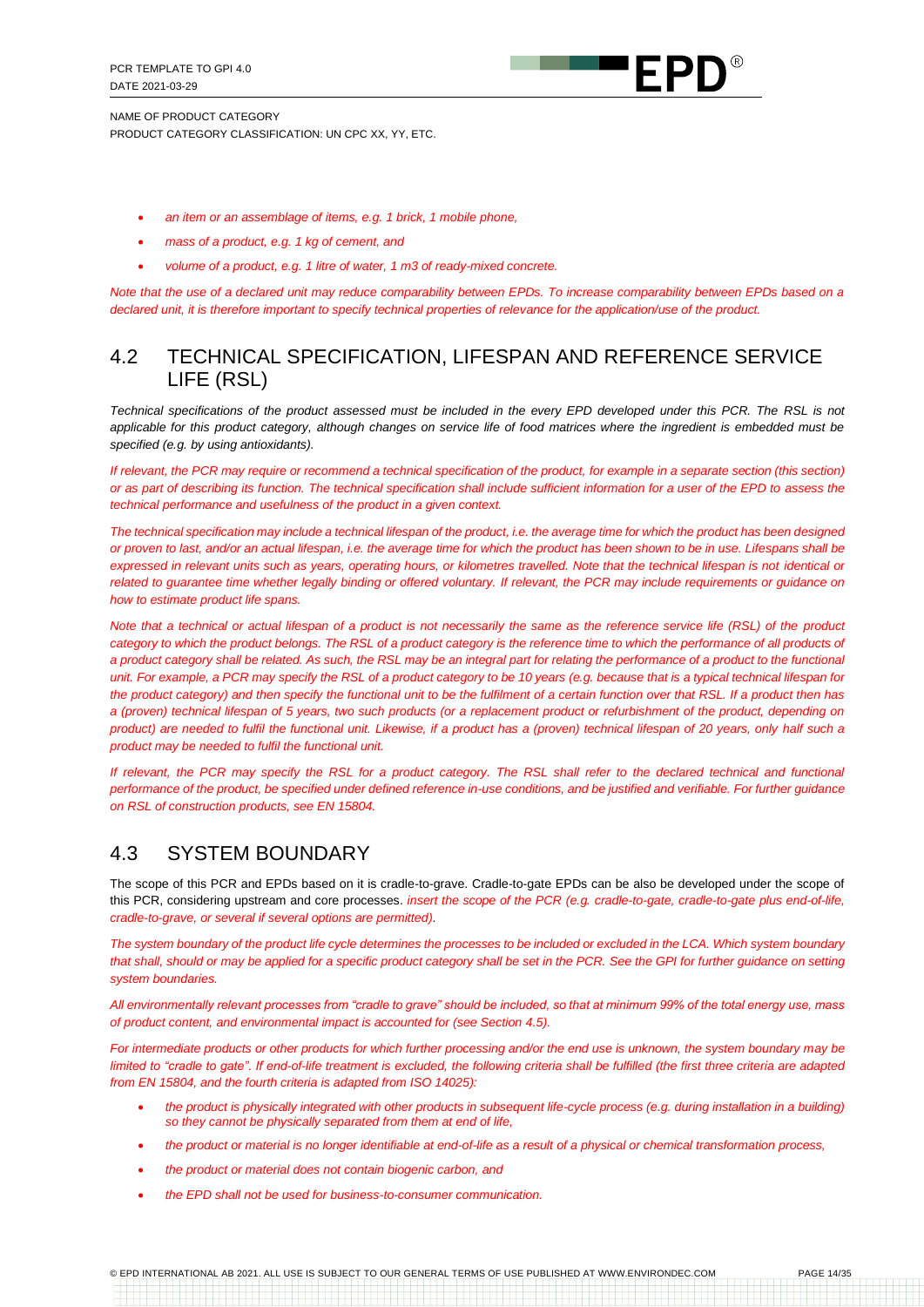

NAME OF PRODUCT CATEGORY

PRODUCT CATEGORY CLASSIFICATION: UN CPC XX, YY, ETC.

*If deviations from a "cradle to grave" system boundary are allowed for a product category, and if deviations from the above criteria for excluding end-of-lite treatment are made, these shall be described in the PCR and justified in the PCR development process.*

## <span id="page-14-2"></span>4.3.1 LIFE-CYCLE STAGES

For the purpose of different data quality rules and for the presentation of results, the life cycle of products is divided into three different life cycle stages:

- Upstream processes (from cradle-to-gate);
- Core processes (from gate-to-gate)
- Downstream processes (from gate-to-grave)

In the EPD, the environmental performance associated with each of the three life-cycle stages above shall be reported separately. The processes included in the scope of the PCR and belonging to each life cycle stage are described in Sections [4.3.1.1](#page-14-0)[-4.3.1.3](#page-15-0)

#### <span id="page-14-0"></span>4.3.1.1. Upstream processes

The following attributional processes are part of the product system and classified as upstream processes: *(CPC 21)*

- Production of raw material
- Production processes delivering by-products used as raw material in core processes
- Production of other ingredients as spices, additives used in the product
- Production of auxiliary products used such as detergents for cleaning, etc.
- Impacts due to the production of electricity and fuels used in the agriculture at farm
- Manufacturing of primary and secondary packaging

Upstream processes not listed may also be included. All elementary flows at resource extraction shall be included, except for the flows that fall under the general cut-off rule in Section [4.5.](#page-16-1)

#### <span id="page-14-1"></span>4.3.1.2. Core processes

The following attributional processes are part of the product system and classified as core processes: *(CPC 21)*

- External transportation to the core processes
- Preliminary production stages delivering by-products
- **Drying process**
- Isolation, concentration and purification processes
- **Extraction processes**
- Maintenance (e.g. of the machines)
- Waste treatment of waste generated during manufacturing
- Impacts due to the production of electricity and fuels used in the core module
- Packaging: production and transportation
- Storage at plant: energy consumed to store the product before its distribution
- External transportation to packing unit

Manufacturing processes not listed may also be included. The production of the raw materials used for production of all product parts shall be included. A minimum of 99% of the total weight of the declared product including packaging shall be included.

The technical system shall not include:

Manufacturing of production equipment, buildings and other capital goods.

© EPD INTERNATIONAL AB 2021. ALL USE IS SUBJECT TO OUR GENERAL TERMS OF USE PUBLISHED AT WWW.ENVIRONDEC.COM PAGE 15/35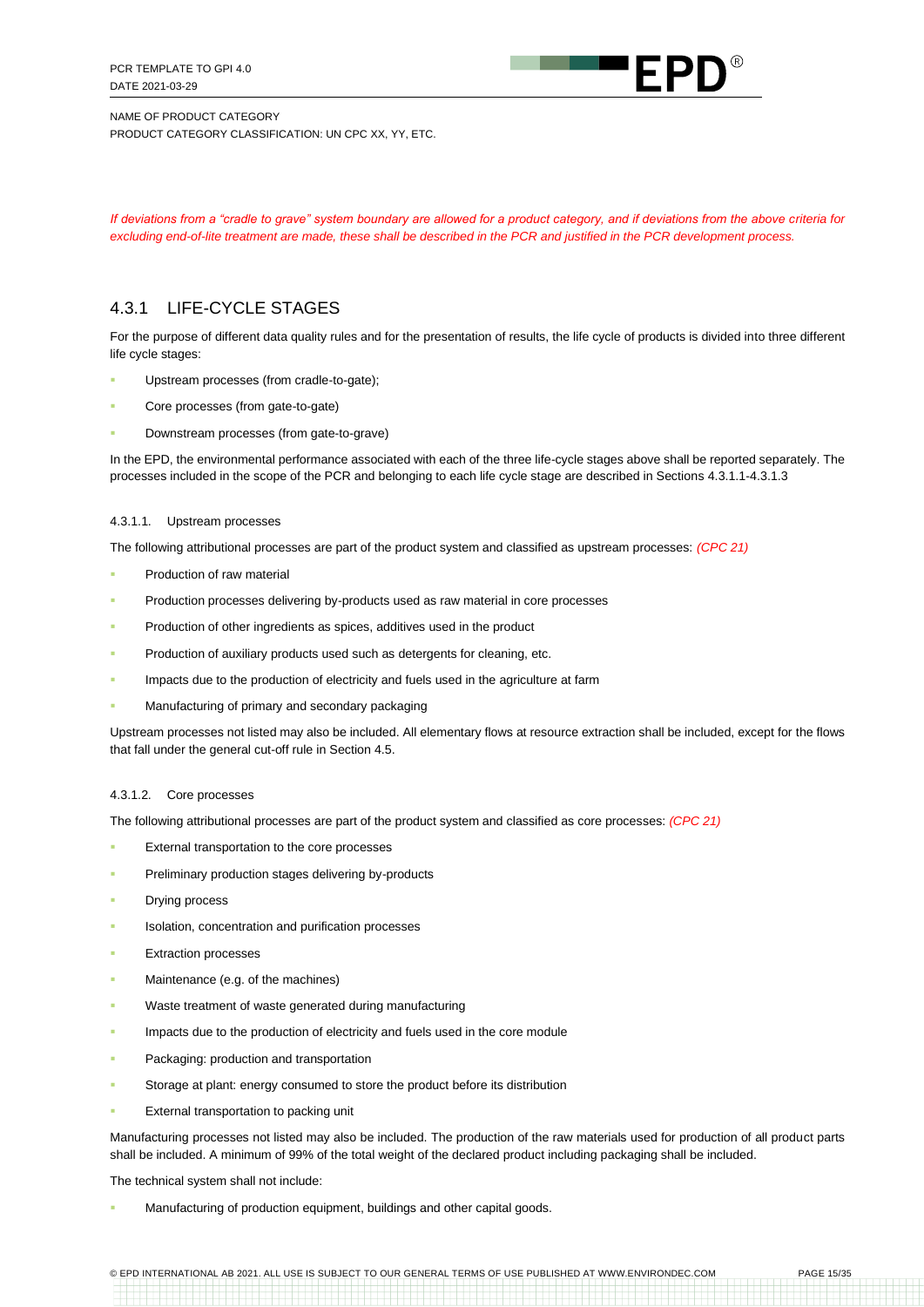

- Business travel of personnel.
- Travel to and from work by personnel.
- Research and development activities.

#### <span id="page-15-0"></span>4.3.1.3. Downstream processes

The following attributional processes are part of the product system and classified as downstream processes:

- Transportation from preparation to an average retailer/distribution platform
- Customer or consumer use of the product
- End-of-life processes of any wasted part of the product
- End-of-life processes of packaging waste
- Processing of the protein concentrate within the matrix if it is required to allow compatibility with the matrix.
- Cooking phase: this stage must be included if a cooking phase is required to consume the functional ingredient (not the matrix in which is included)

The end-of-life scenarios must be relevant for the geographical scope in which the EPD is valid.

#### 4.3.2 OTHER BOUNDARY SETTING

*Below subsections may need to be adjusted to the scope of the PCR, and additional boundary settings may be added, if relevant.*

#### 4.3.2.1. Boundary towards nature

Boundaries to nature are defined as where the flows of material and energy resources leaves nature and enters the technical system (i.e. the product system). Emissions cross the system boundary to nature when they are emitted to air, soil or water.

#### 4.3.2.2. Boundary towards other technical systems

Boundaries towards other technical systems define the flow of materials and components to/from the product system under study and from/to other product systems. If there is an inflow of recycled material to the product system in the production/manufacturing stage, the transport from the scrapyard/collection site to the recycling plant, the recycling process, and the transportation from the recycling plant to the site where the material is being used shall be included. If there is an outflow of material or component to recycling, the transportation of the material to the scrapyard/collection site shall be included. The material or component going to recycling is then an outflow from the product system.

See Section [4.6.2](#page-17-0) for further guidance.

#### 4.3.2.3. Temporal boundary

The temporal boundary defines the time period for which the life cycle inventory data is recorded, e.g. for how long emissions from waste deposits are accounted. As default, the time period over which inputs to and outputs from the product system is accounted for shall be 100 years from the year that the LCA model best represents, considering the representativeness of the inventory data. This year shall, as far as possible, represent the year of the publication of the EPD.

#### 4.3.2.4. Geographical boundary

The geographical boundary defines the geographical coverage of the LCA. This shall reflect the physical reality of the product under study, accounting for the representativeness of technology, input materials and input energy.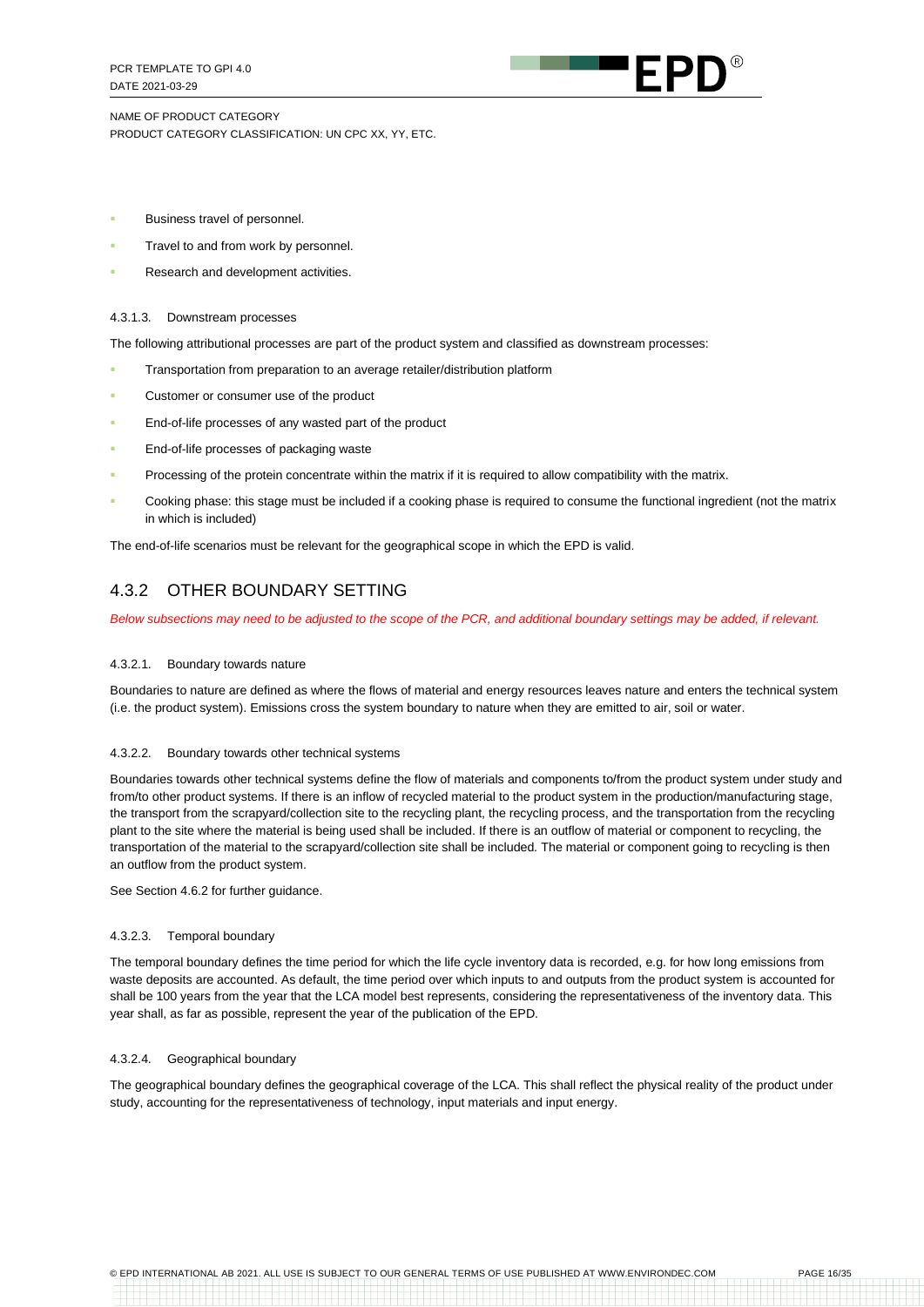

#### NAME OF PRODUCT CATEGORY

PRODUCT CATEGORY CLASSIFICATION: UN CPC XX, YY, ETC.

# <span id="page-16-0"></span>4.4 SYSTEM DIAGRAM

#### **Upstream processes**

- Production of raw material Production of other
- ingredients Production processes delivering by-products used as raw material in
- core processes • Production of electricity and fuels
- Manufacturing of primary and secondary packaging

#### Core processes

- External transportation to the core processes
- Extraction processes
- Drving process
- Isolation, concentration and purification processes
- Maintenance (e.g. of the machines)
- Waste treatment of waste generated during manufacturing;
- Impacts due to the production of electricity and fuels used in the core module
- Packaging: production and transportation
- Storage at plant\*
- External transportation to packing

#### Downstream processes

- Transportation from preparation to an average retailer/distribution platform
- Impacts due to the production of electricity and fuels used to mix the ingredient with the matrix
- Customer use of the product (postprocessing or cooking)\*\*
- End-of-life processes of any waster part of the product
- End-of-life processes of packaging waste

Figure 2 *System diagram illustrating the processes that are included in the product system, divided into upstream, core and downstream processes.* 

- *\* See sectio[n 4.3.1.2.](#page-14-1)*
- *\*\*See sectio[n 4.3.1.3.](#page-15-0)*

*The system diagram should indicate important omissions of life-cycle stages and processes. The division can be into other life-cycle stages than upstream, core and downstream; see guidance in Section [4.3.](#page-13-1)*

# <span id="page-16-1"></span>4.5 CUT-OFF RULES

A cut-off rule of 1% shall be applied. In other words, the included inventory data (not including inventory data of processes that are explicitly outside the system boundary as described in Section [4.3\)](#page-13-1) shall together give rise to at least 99% of the results of any of the environmental impact categories. Also, 99% of the mass of the product content and 99% of the energy use of the product life cycle shall be accounted for. The cut-off of inventory data should, however, be avoided, and all available inventory data shall be used.

#### *Deviations to the cut-off rule of 1% may be set in the PCR and shall be justified in the PCR development process.*

The cut-off of inventory data, based on the above cut-off rule, should be an output of a sensitivity analysis, alone or in combination with expert judgment based on experience of similar product systems. Further, the cut-off shall be possible to verify in the verification process, hence the exclusion of inventory data based on the cut-off rule shall be documented in the LCA report, and the EPD developer shall provide the information the verifier considers necessary to verify the cut-off.

# <span id="page-16-2"></span>4.6 ALLOCATION RULES

Allocation can be divided into allocation of co-products, i.e. allocation of unit processes that generate several products, and allocation of waste, i.e. allocation of unit processes that generate materials that are, for example, landfilled recovered, recycled or reused, and which require further processing to cease being waste and become products (see criteria for end-of-waste state in Sectio[n 4.6.2\)](#page-17-0).

The principles for allocation of co-products and allocation of waste are described separately in the following subsections

## 4.6.1 CO-PRODUCT ALLOCATION

The following hierarchy of allocation methods shall be followed for co-product allocation: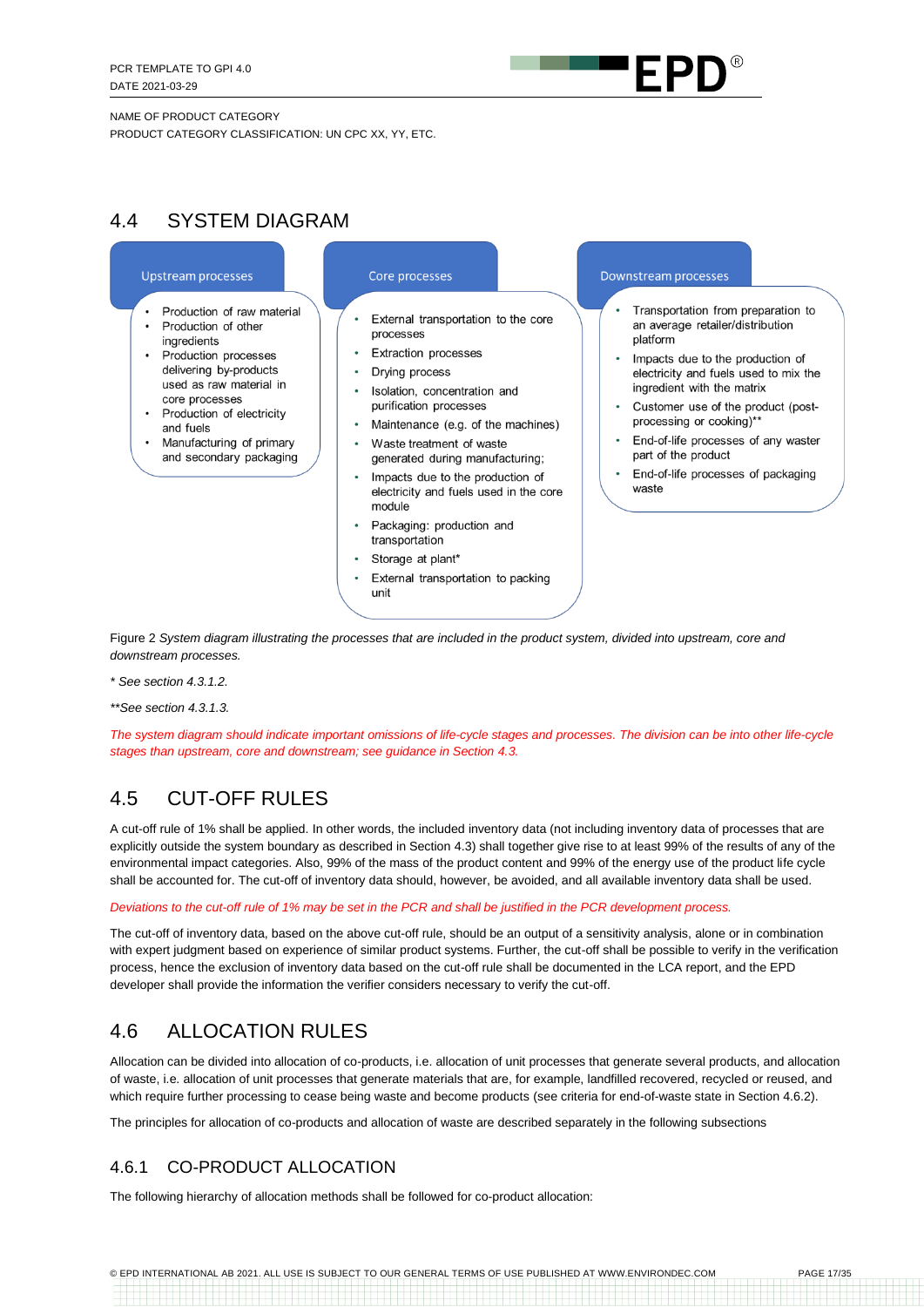

- 1. Allocation shall be avoided, if possible, by dividing the process to be allocated into sub-processes and collecting the inventory data for each sub-process.
- 2. If allocation cannot be avoided, the inventory data should be partitioned between the different co-products in a way that reflects the underlying physical relationships between them, i.e. allocation should reflect the way in which the inventory data changes if the quantities of delivered co-products change.
- 3. If a physical relationship between the inventory data and the delivery of co-products cannot be established, the inventory data should be allocated between the co-products in a way that reflects other relationships between them. For example, inventory data might be allocated between co-products in proportion to their economic values. If economic allocation is used, a sensitivity analysis exploring the influence of the choice of the economic value shall be included in the LCA report.

provides specific allocation guidance.

| <b>PROCESS</b>       | MAIN PRODUCT AND CO-PRODUCTS                        | ALLOCATION INSTRUCTION                                                                                                                                                                    |
|----------------------|-----------------------------------------------------|-------------------------------------------------------------------------------------------------------------------------------------------------------------------------------------------|
| Seaweed harvest      | Brown, green and red seaweed                        | Mass allocation                                                                                                                                                                           |
| Dairy farm           | Cheese, whey, cream, butter, buttercream            | Allocation of the environmental burden shall be done by<br>mass allocation using the dry weight (i.e. dry matter<br>content), as proposed by the International Dairy Federation<br>(2015) |
| Olive oil production | Olive oil, vegetal water, essential oil and<br>pulp | Economic allocation using bulk price                                                                                                                                                      |
| Nuts production      | Nut, Nut-oil, nut shell, nut pomace                 | Economic allocation using bulk price                                                                                                                                                      |
| Wine                 | Wine, grape seeds                                   | Economic allocation using bulk price                                                                                                                                                      |
| Cooking phase        | Matrix and ingredients                              | Mass allocation                                                                                                                                                                           |
| Post-treatment       | Matrix and ingredients                              | Mass allocation                                                                                                                                                                           |

*Table 1 Allocation method for key processes in the product system*

Given the high variety of products classified within this PCR, the allocation procedure should be justified when possible, using updated specific PCRs or standards of the product within the system under study,

## <span id="page-17-0"></span>4.6.2 ALLOCATION OF WASTE TREATMENT PROCESSES

Allocation of waste shall follow the polluter pays principle and its interpretation in EN 15804: "processes of waste processing shall be assigned to the product system that generates the waste until the end-of-waste state is reached." In consequence, if a raw material is obtained from a waste stream of other process, it will be treated a a burden free raw material. The end-of-waste state is reached when all the following criteria for the end-of-waste state are fulfilled (adapted from EN 15804):

- the recovered material, component or product is commonly used for specific purposes;
- a market or demand, identified e.g. by a positive economic value, exists for such a recovered material, component or product;
- the recovered material, component or product fulfils the technical requirements for the specific purposes and meets the existing legislation and standards applicable to products; and
- the use of the recovered material, product or construction element will not lead to overall adverse environmental or human health impacts.

The above outlined principle means that the generator of the waste shall carry the full environmental impact until the point in the product life cycle in which the end-of-waste criteria are fulfilled. Waste may have a negative economic market value, and then the end-of-waste stage is typically reached after (part of) the waste processing and further refinement, at the point at which the waste no longer has a negative market value. This allocation method is (in most cases) in line with a waste generator's juridical and financial responsibilities. See the GPI for further information and examples.

*The PCR may provide further guidance on allocation of specific waste treatment processes of relevance for its scope, for example by adding examples listed in the GPI. This guidance should follow the above general rule of the International EPD® System; deviations shall be justified in the PCR development process.*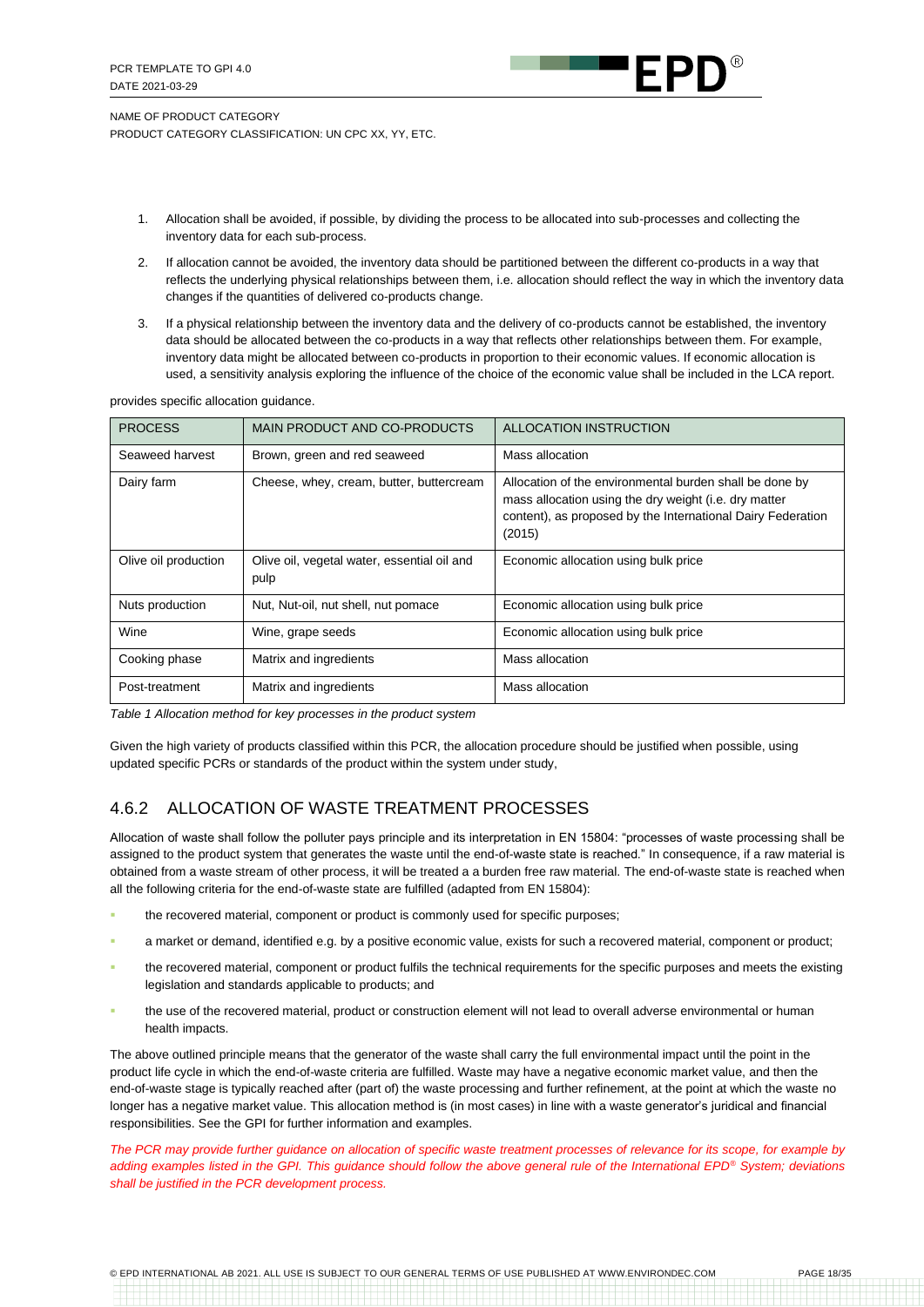

#### NAME OF PRODUCT CATEGORY

PRODUCT CATEGORY CLASSIFICATION: UN CPC XX, YY, ETC.

# <span id="page-18-0"></span>4.7 DATA QUALITY REQUIREMENTS AND SELECTION OF DATA

Life cycle inventory data are classified into specific data and generic data, where the latter can be selected generic data or proxy data. The data categories are defined as follows:

- specific data (also referred to as "primary data" or "site-specific data"):
	- data gathered from the actual manufacturing plant where product-specific processes are carried out;
	- actual data from other parts of the life cycle traced to the product under study, for example site-specific data on the production of materials or generation of electricity provided by contracted suppliers, and transportation data on distances, means of transportation, load factor, fuel consumption, etc., of contracted transportation providers; and
	- LCI data from databases on transportation and energyware that is combined with actual transportation and energy parameters as listed above.
- generic data (sometimes referred to as "secondary data"), divided into:
	- selected generic data: data (e.g. commercial databases and free databases) that fulfil prescribed data quality requirements for precision, completeness, and representativeness (see below Sectio[n 4.7.1\)](#page-18-1),
	- proxy data: data (e.g. commercial databases and free databases) that do not fulfil all of the data quality requirements of "selected generic data".

Specific data shall be used for the core processes. Specific data shall be used for upstream and downstream processes, when available, otherwise generic data may be used. Generic data should be used in cases in which they are representative for the purpose of the EPD, e.g. for bulk and raw materials on a spot market, if there is a lack of specific data on the final product or if a product consists of many components.

*The PCR may set stricter rules for using specific data in selected upstream or downstream processes, e.g. for the production of consumer packaging. Such specifications may make it necessary to adjust above text.*

## <span id="page-18-1"></span>4.7.1 RULES FOR USING GENERIC DATA

For generic data to be classified as "selected generic data", the following requirements apply *(which may be further specified in the PCR)*:

- datasets shall be based on attributional LCA modelling (e.g., not be based on marginal data and not include credits from system expansion),
- the reference year shall be as current as possible and should be representative for the validity period of the EPD,
- the 1% cut-off rule (as described in Section A.3.3) shall be met on the level of the product system,
- datasets shall represent average values for a specific reference year; however, how data are generated could vary, e.g. over time, and then they should have the form of a representative annual average value for a specified reference period (such deviations shall be justified and declared in the EPD), and
- the representativeness of the data shall be assessed to be better than ±5%, in terms of the environmental impact calculated on the basis of the data, of data that is fully representative for the given temporal, technological and geographical context.

If selected generic data that meets the above data quality requirements are not available, proxy data may be used. The environmental impacts associated with proxy data shall not exceed 10% of the overall environmental impact of the product system.

The EPD may include a data quality declaration to demonstrate the share of specific data, selected generic data and proxy data contributing to the results of the environmental impact indicators.

*Further rules for using generic data and declaring their quality may be provided in the PCR.*

#### 4.7.2 EXAMPLES OF DATABASES FOR GENERIC DATA

**¡Error! No se encuentra el origen de la referencia.** lists examples of databases and datasets to be used for generic data. Please n ote that a data quality assessment shall be performed also for data listed in the table, and that other data that fulfil the data quality requirements may also be used.

© EPD INTERNATIONAL AB 2021. ALL USE IS SUBJECT TO OUR GENERAL TERMS OF USE PUBLISHED AT WWW.ENVIRONDEC.COM PAGE 19/35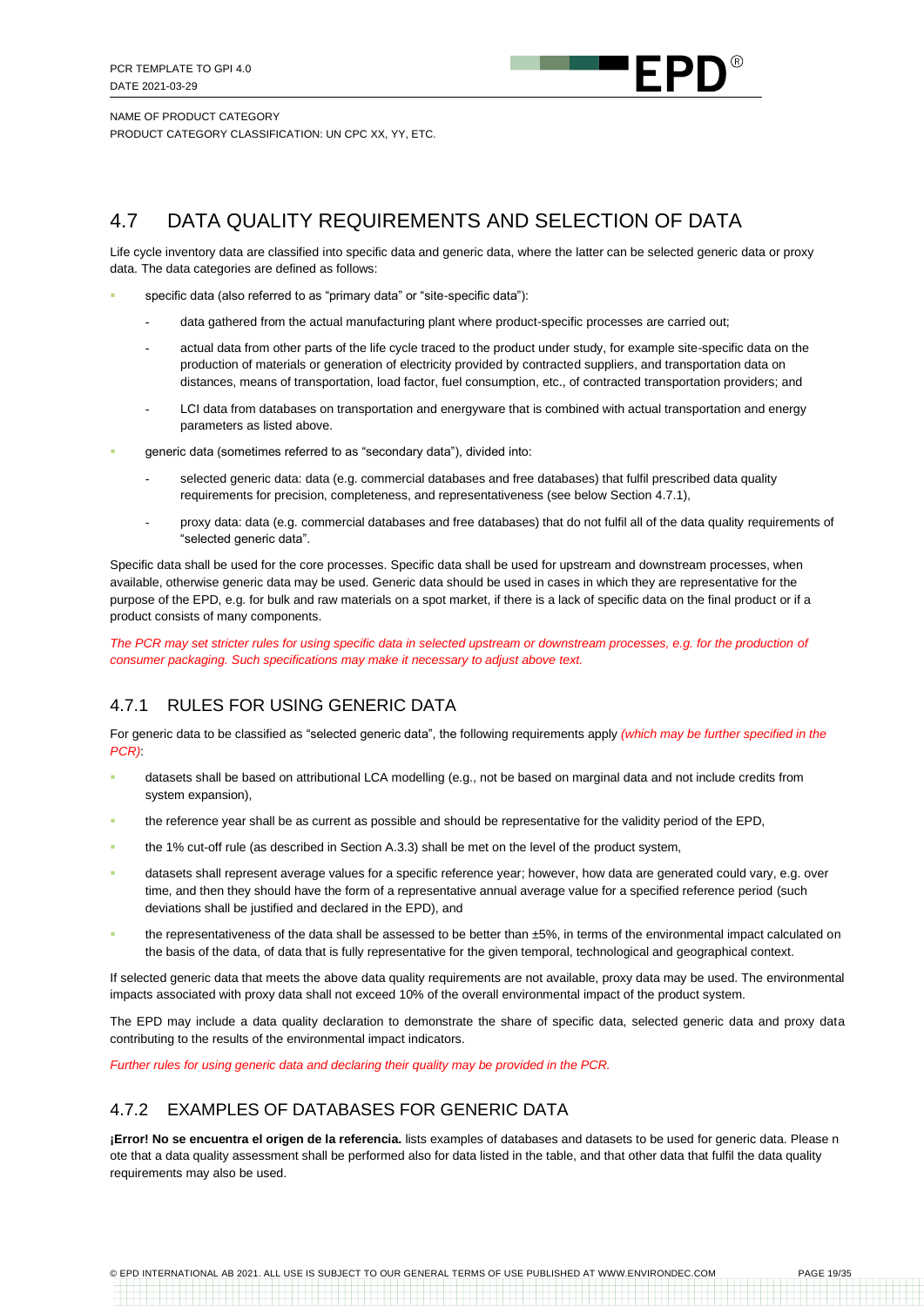

*The PCR may also list examples of certain databases or datasets to use as selected generic data for specific unit processes. Such data shall have been analysed during PCR development to meet the requirements of the International EPD® System for data quality, representativeness, review, scope of documentation, etc. Publicly available and free data of high quality should have priority in any listing of data. The geographical scope of the PCR should also be considered when listing data.*

#### 4.7.3 DATA QUALITY REQUIREMENTS AND OTHER MODELLING GUIDANCE PER LIFE-CYCLE STAGE

*Below are the default data quality requirement per life-cycle stage. The text in this section may need to be adjusted to the scope of the PCR, e.g. if the product does not consist of main parts or if it does not include packaging. Major specifications or deviations to below rules may be done in the PCR; these shall be justified in the PCR development process. To harmonize across product categories, data quality requirements in PCRs of similar and/or related product categories PCRs shall be considered.*

Below are further data quality requirement per life-cycle stage. Exceptions to the requirements may be accepted, if justified in the EPD; such exceptions are subject to the approval by the verifier on a case-to-case basis.

4.7.3.1. Upstream processes

- Data referring to processes and activities upstream in a supply chain over which an organisation has direct management control shall be specific and collected on site.
- Data referring to contractors that supply main parts, packaging, or main auxiliaries should be requested from the contractor as specific data, as well as infrastructure, where relevant.
- Data on transport of main parts and components along the supply chain to a distribution point (e.g. a stockroom or warehouse) where the final delivery to the manufacturer can take place, should be specific and based on the actual transportation mode, distance from the supplier, and vehicle load.
- In case specific data is lacking, selected generic data may be used. If this is also lacking, proxy data may be used (see Section [4.7\)](#page-18-0).
- For upstream processes modelled with specific data, generation of electricity used shall be accounted for in this priority:
	- 1. Specific electricity mix as generated, or purchased from an electricity supplier, demonstrated by a Guarantee of Origin or similar as provided by the electricity supplier.
	- 2. Residual electricity mix of the electricity supplier on the market.
	- 3. Residual electricity mix on the market.
	- 4. Electricity consumption mix on the market.

The residual electricity mix is the mix when all contract-specific electricity that has been sold to other customers has been subtracted from the total consumption mix.

"The market" in the above hierarchy may correspond a national electricity market, if this can be justified.

The mix of electricity used in upstream processes shall be documented in the EPD, where relevant.

Packaging: specific data shall be used for the consumer packaging production if it is under the direct control of the organization or if the environmental impact related to the consumer packaging production is more than 10% of the total product environmental indicators. In other cases, generic data may be used. When consumer packaging shows the organization's logo, the LCA report should report the exerted/non-exerted direct control on the production of consumer packaging by the organization.

*If relevant, the PCR may list other key assumptions to be made for the modelling of the upstream processes. If a valid PCR already exists in the International EPD® System for part of the upstream processes, a reference to that specific PCR should be made for calculation rules.*

#### 4.7.3.2. Core processes

Transport from the final delivery point of raw materials, chemicals, main parts, and components (see above regarding upstream processes) to the manufacturing plant/place of service provision should be based on the actual transportation mode, distance from the supplier, and vehicle load, if available.

© EPD INTERNATIONAL AB 2021. ALL USE IS SUBJECT TO OUR GENERAL TERMS OF USE PUBLISHED AT WWW.ENVIRONDEC.COM PAGE 20/35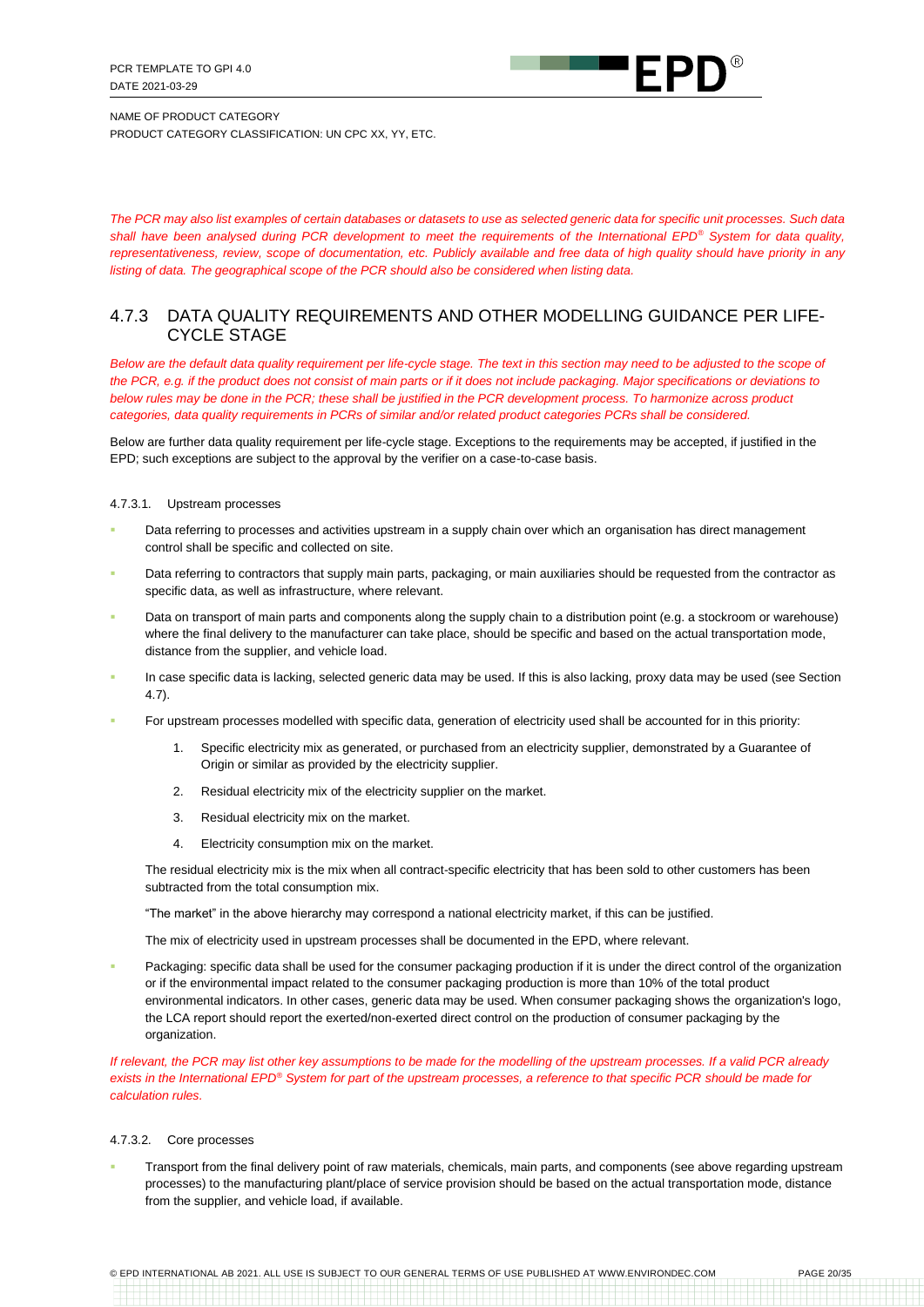

- Goods: Specific data shall be used for the assembly of the product and for the manufacture of main parts as well as for on-site generation of steam, heat, electricity, etc., where relevant.
- Services: Specific data shall be used for the consumption of materials, chemicals, steam, heat, electricity, etc., necessary for execution of the service
- For electricity used in the core processes, generation of electricity used shall be accounted for in this priority:
	- Specific electricity mix as generated, or purchased from an electricity supplier, demonstrated by a Guarantee of Origin or similar as provided by the electricity supplier.
	- 2. Residual electricity mix of the electricity supplier on the market.
	- 3. Residual electricity mix on the market.
	- 4. Electricity consumption mix on the market. This option shall not be used for electricity used in processes over which the manufacturer (EPD owner) has direct control<sup>2</sup>.

The residual electricity mix is the mix when all contract-specific electricity that has been sold to other customers has been subtracted from the total consumption mix.

"The market" in the above hierarchy may correspond a national electricity market, if this can be justified.

The mix of electricity used in the core processes shall be documented in the EPD, where relevant.

Waste treatment processes of manufacturing waste should be based on specific data, if available.

*If relevant, the PCR may list other key assumptions to be made for the modelling of the core processes, such as agricultural modelling for PCRs of food products and guidance on creation of usage scenarios for consumer products. In case of extensive modelling guidance, the division into sections may need to be adjusted to increase readability.*

#### 4.7.3.3. Downstream processes

- Data for the use stage are usually based on scenarios, but specific data should be used when available and relevant.
- Data on the emissions from the use stage should be based on documented tests, verified studies in conjunction with average or typical product use, or recommendations concerning suitable product use. Whenever applicable, test methods shall be internationally recognised.
- The use of electricity in the region/country where the product is used (as specified in the geographical scope of the EPD) shall be accounted for in the following priority:
	- 1. Residual electricity mix on the market.
	- 2. Electricity consumption mix on the market.

The residual electricity mix is the mix when all contract-specific electricity that has been sold to other customers has been subtracted from the total production mix.

"The market" in the above hierarchy may correspond a national electricity market, if this can be justified.

The mix of electricity used in the downstream processes shall be documented in the EPD, where relevant.

- The transport of the product to the customer shall be described in the EPD, where relevant, and be accounted for in this priority:
	- 1. Actual transportation modes and distances to specific a customer or market, representing the geographical scope of the EPD.
	- 2. A weighted average of transportation modes and distances, based on transportation to several customers or markets, representing the geographical scope of the EPD.
	- 3. Transport from the final delivery point of raw materials, chemicals, main parts, and components (see above regarding upstream processes) to the manufacturing plant/place of service provision should be based on the actual transportation

© EPD INTERNATIONAL AB 2021. ALL USE IS SUBJECT TO OUR GENERAL TERMS OF USE PUBLISHED AT WWW.ENVIRONDEC.COM PAGE 21/35

<sup>&</sup>lt;sup>2</sup> For electricity markets without trade of Guarantees of Origin (or similar), the residual mix will, however, be identical to the consumption mix.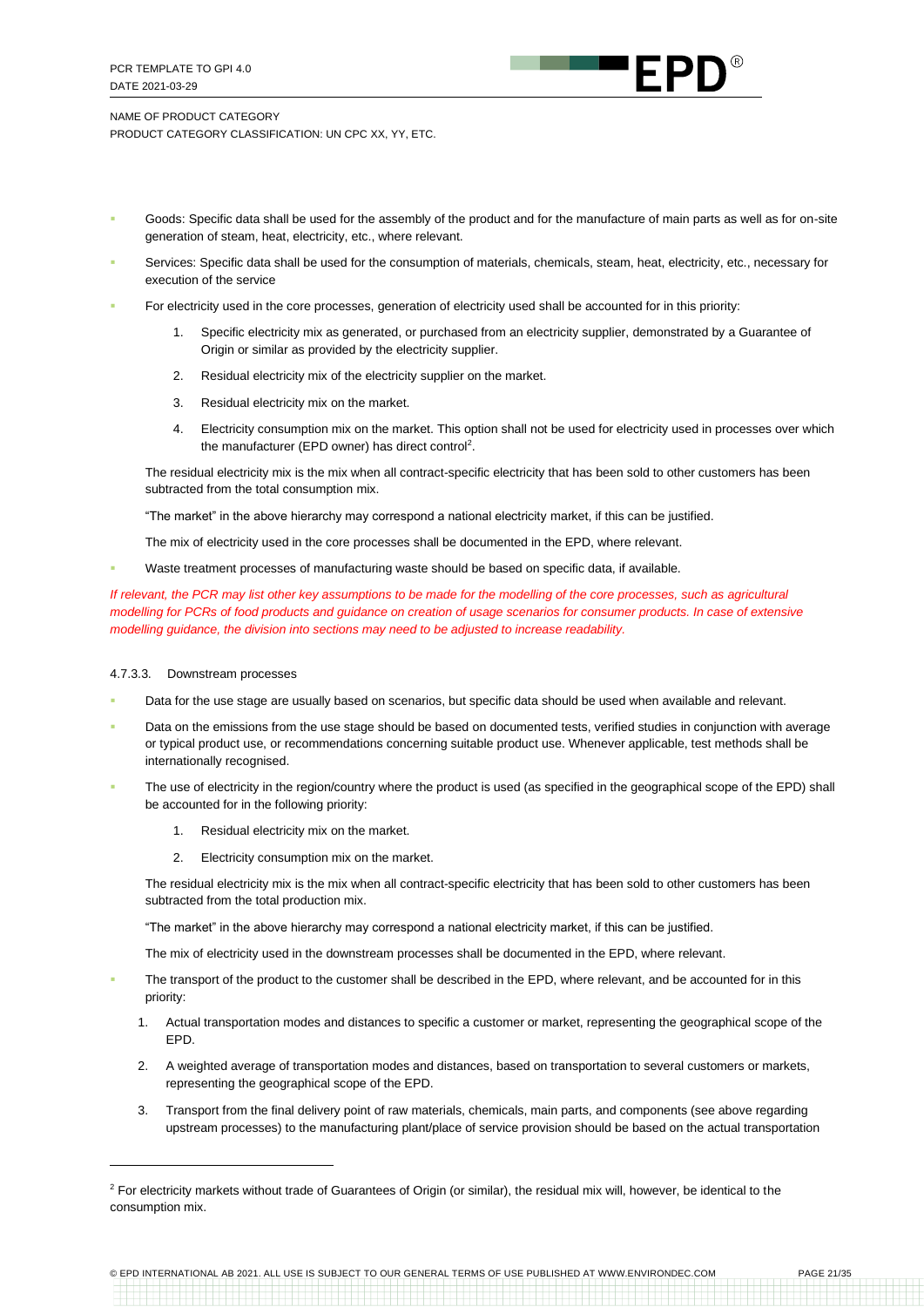

> mode, distance from the supplier, and vehicle load, if available. If specific data is not available, default scenarios found in (Zampori & Pant, 2019) should be used:

- a. From suppliers to factory (within Europe):
	- i. Other products:
		- 1. 130 km by truck (>32t, EURO 4)
		- 2. 240 km by train (average freight train)
		- 3. 270 km by ship (barge)
- b. From suppliers to factory (outside Europe)
	- 1. 1,000 km by truck (>32t, EURO 4)
	- 2. 18,000 km by ship (transoceanic container) or 10,000 km by plane (cargo)
- c. Transport for distribution of final product
	- i. From factory to final client:
		- 1. Local supply chain: 1,200 km by truck (<32t, EURO 4)
		- 2. Intracontinental supply chain: 3,500 km by truck (>32t, EURO 4)
		- 3. International supply chain: 1,000 km by truck (>32t, EURO 4) and 18,000 km by ship (transoceanic container)
	- ii. From factory to retail or DC:
		- 1. Local supply chain: 1,200 km by truck (<32t, EURO 4)
		- 2. Intracontinental supply chain: 3,500 km by truck (>32t, EURO 4)
		- 3. International supply chain: 1,000 km by truck (>32t, EURO 4) and 18,000 km by ship (transoceanic container)
	- iii. From DC to final client:
		- 1. 250 km round trip by van (lorry <7.5t, EURO 3 with utilisation ratio of 20%)
	- iv. From retail to final client
		- 1. 62%: 5 km by passenger car (average)
		- 2. 5%: 5 km round trip, by van (lorry <7.5t, EURO 3 with utilisation ratio of 20%)
		- 3. 33%: no impacts modelled
- 4. *A default transportation scenario of relevance to the product category and (for the product category) common markets, as specified in the PCR.*
- Scenarios for the end-of-life stage shall be technically and economically practicable and compliant with current regulations in the relevant geographical region based on the geographical scope of the EPD. Key assumptions regarding the end-of-life stage scenario shall be documented in the LCA report.

*If relevant, the PCR may list other key assumptions to be made for the modelling of the downstream processes.*

#### 4.7.4 DATA QUALITY DECLARATION

EPDs may include a declaration of the quality of data used in the LCA calculations.

*The PCR may set requirements on such a declaration.*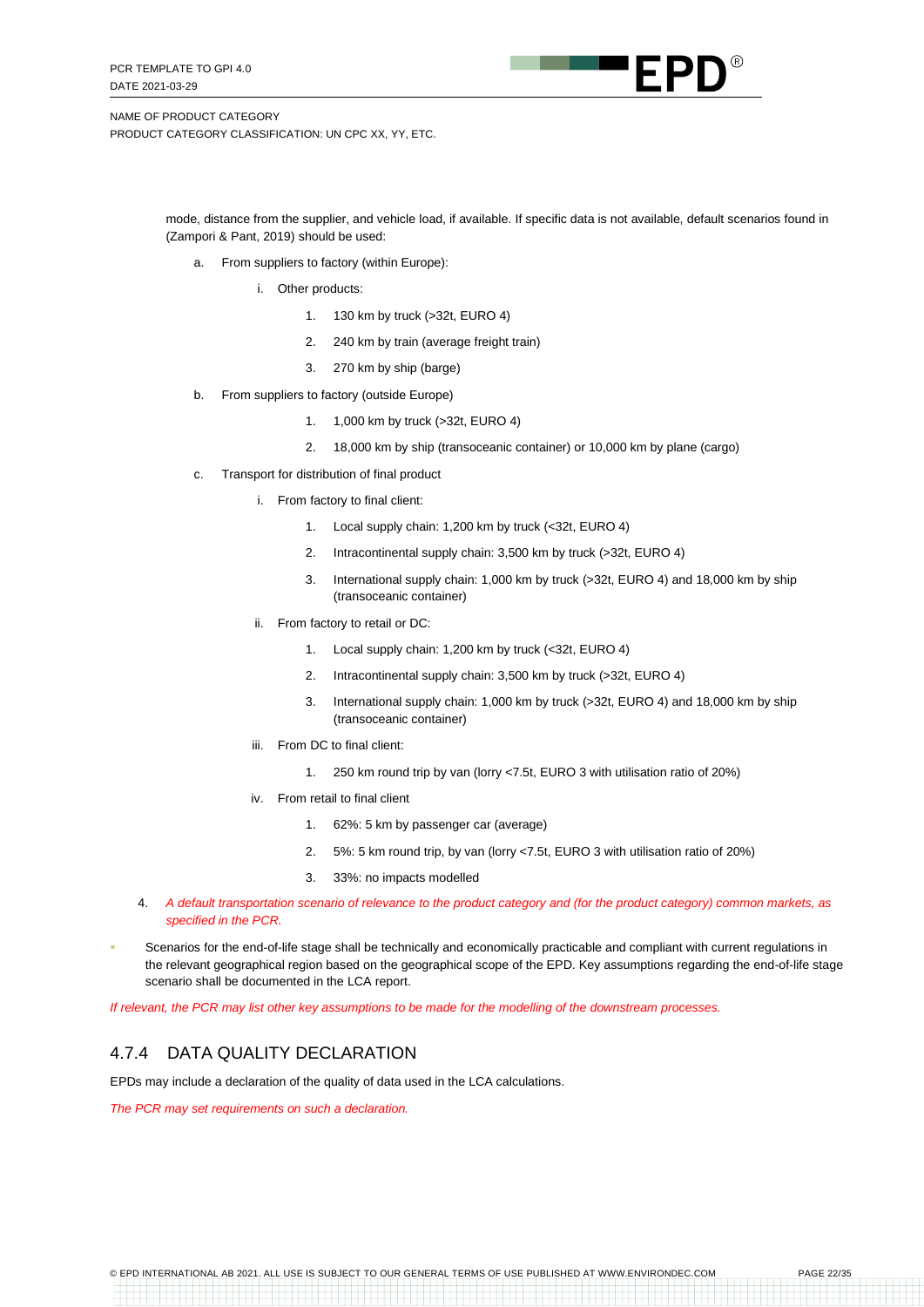

# <span id="page-22-0"></span>4.8 ENVIRONMENTAL PERFORMANCE INDICATORS

The EPD shall declare the default environmental performance indicators and their methods as described at the website [\(www.environdec.com/i](http://www.environdec.com/impact-categories)ndicators), which includes both inventory indicators and indicators of potential environmental impact. The source and version of the impact assessment methods and characterisations factors used shall be reported in the EPD. Alternative regional impact assessment methods and characterisation factors may be calculated and displayed in addition to the default list. If so, the EPD shall contain an explanation of the difference between the different sets of indicators, as they may appear to the reader to display duplicate information.

If the default list of environmental performance indicators and methods at the [website](http://www.environdec.com/) is updated, the previous version of the list is valid in parallel to the new version during a transition period of 90 days, as described at the website.

Apart from the required inventory indicators, other inventory data may also be declared in the EPD, if relevant and useful for EPD users. Such data shall not be declared in the main body of the EPD, but in an annex.

*To better characterise the environmental performance of a product category, the PCR may require or recommend the declaration of environmental performance indicators not included in the default list; such additions shall be justified in the PCR development process.* Likewise, the PCR may allow or recommend the exclusion of indicators in the default list, if they are considered irrelevant for the product *category; such deviations shall be justified in the PCR development process. To harmonize across product categories, recommendations and requirements on indicators in PCRs of similar and/or related product categories PCRs shall be considered. In the end, all environmentally relevant indicators for the product category shall be included. If adjustments or amendments are done to the default list, above text and Sectio[n 5.4.5](#page-29-0) must be adjusted and expanded accordingly.*

*The inclusion of additional environmental performance indicators, or exclusion of indicators in the default list, should be based on:*

- *the results and interpretation of the supporting LCA studies, including the use of normalisation and weighting of results to determine the most relevant impact categories,*
- *a literature review (LCA and non-LCA) of relevant impacts for the product category,*
- *a review of key environmental concerns regarding the product category, e.g. from NGOs, civil society, customers, and other stakeholders, for the geographical applicability of the PCR, and*
- *a review of requirements in other standards or methodological guidelines of relevance for the product category, to which harmonisation is desirable, such as EN 15804 for construction products.*

*The selection of indicators shall focus on their environmental relevance for the product category. The selection shall also take into consideration the scope of the EPD, regional aspects or requirements, and the maturity of the methods to ensure that they are not misleading. In addition, they shall only apply to those life-cycle stages in which the information is appropriate. If a PCR requires or*  recommends other indicators than those in the default list, it shall list the inventory and/or impact assessment methods to use, including *references to the original source and specification of the version of methods and characterisation factors. Such indicators should be based on international standards or similar documents developed in a transparent procedure.*

*If the selection of indicators is based on an effort to harmonize with international standards or other external documents outlining product category rules, the PCR shall include a statement saying that the alignment/adoption of indicators from the external product category rules does not imply that the EPDs can be claimed to be aligned or compliant with the external product category rules. Alignment/compliant with external product category rules requires alignment/compliant of the entire method applied, and not just the selection of indicators.*

*The PCR may also indicate and justify issues that need to be addressed in more detail in future updates of the PCR.*

# <span id="page-22-1"></span>4.9 INCLUDING MULTIPLE PRODUCTS IN THE SAME EPD

#### 4.9.1 PRODUCTS FROM THE SAME COMPANY

Similar products from a single or several manufacturing sites covered by the same PCR and manufactured by the same company with the same major steps in the core processes may be included in the same EPD if none of the declared environmental performance indicators differ by more than 10% between any of the included products. The results for the environmental performance indicators of one representative product shall be declared according to Section [5.4.5.](#page-29-0) The choice of representative product shall be justified in the EPD, using, where applicable, statistical parameters.

*Further guidance may be given in the PCR*.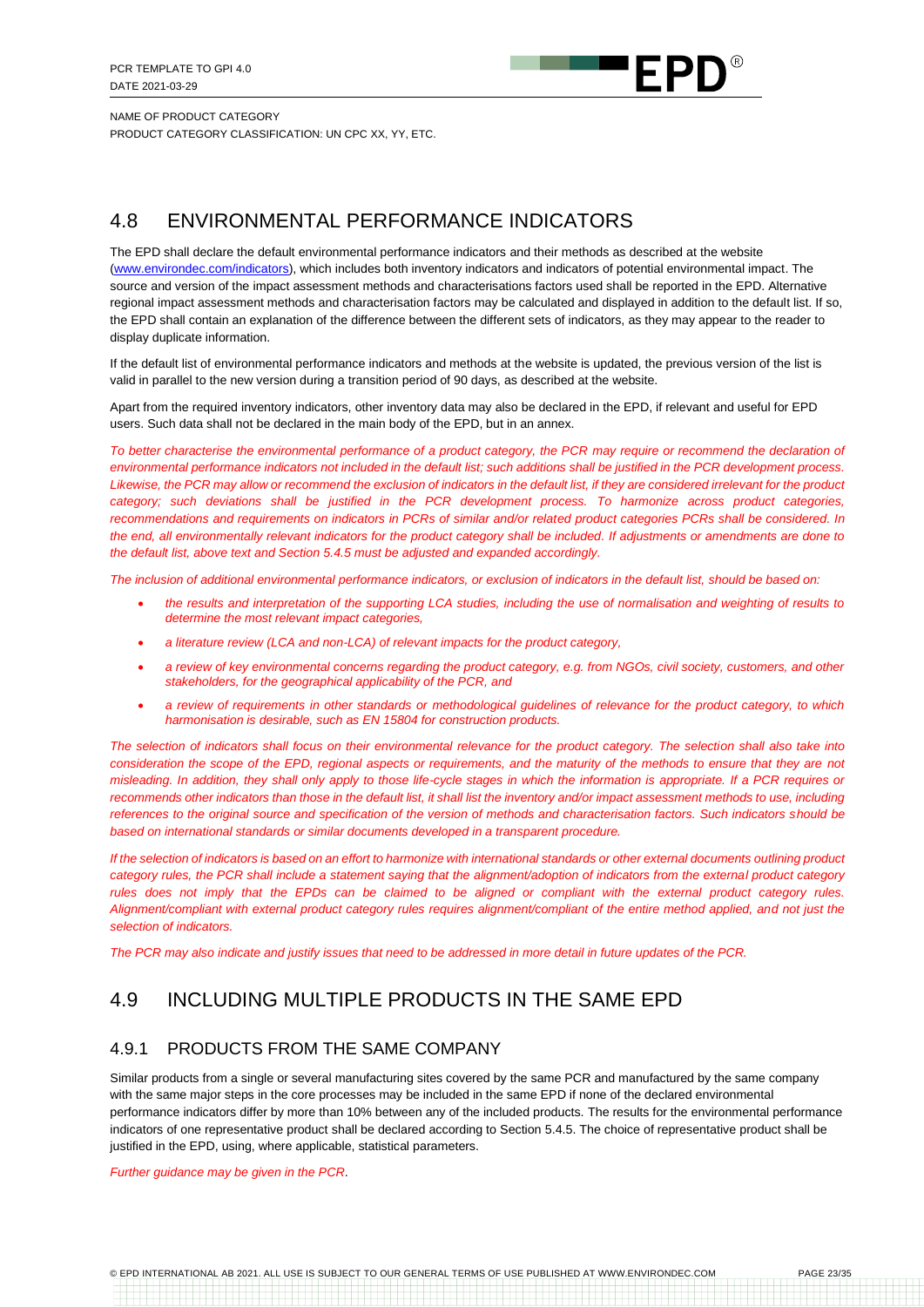

## 4.9.2 SECTOR EPDS

The International EPD® System allows for an industry association to develop an EPD in the form of a Sector EPD. A Sector EPD declares the average product of multiple companies in a clearly defined sector in a clearly defined geographical area. Products covered in a sector EPD shall follow the same PCR and the same declared/functional unit shall be applied.

Any communication of the results from a Sector EPD should contain the information that the results are based on averages obtained from the sector as defined in the EPD. The communication shall not claim that the sector EPD results are representative for a certain manufacturer or its product.

The following information shall also be included a Sector EPD:

- **EXECT** a list of the contributing manufacturers that the Sector EPD covers,
- a description of how the selection of the sites/products has been done and how the average has been determined, and
- a statement that the document covers average values for an entire or partial product category (specifying the percentage of representativeness) and, hence, the declared product is an average that is not available for purchase on the market.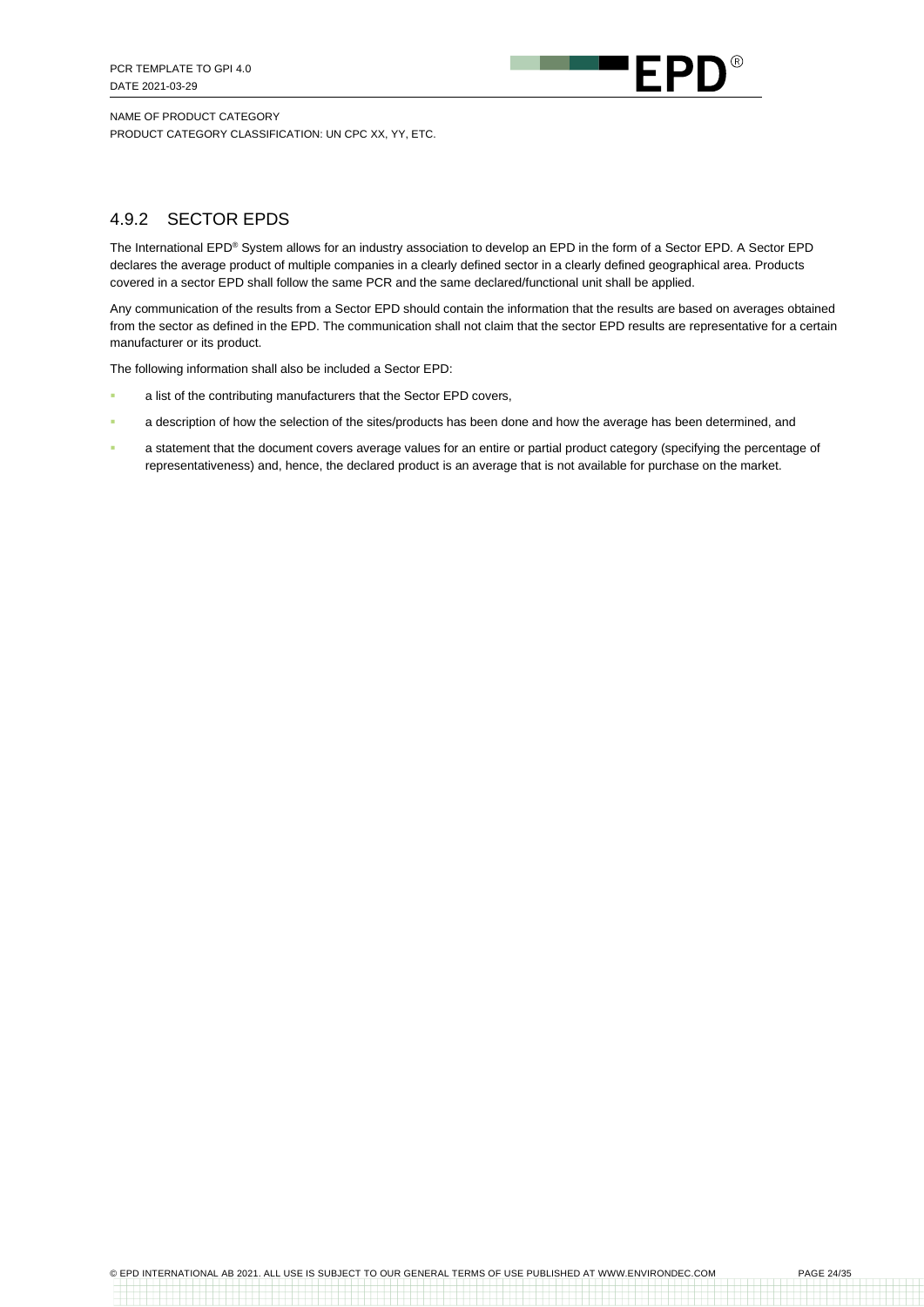

# <span id="page-24-0"></span>5 CONTENT AND FORMAT OF EPD

*In addition to below requirements on the content and reporting format of EPDs, the PCR may specify further requirement of relevant for its product category, e.g. reflecting certain applications of the EPD information. For example, for EPDs of construction products compliant with EN 15804, the communication format of the EPD shall be in accordance with EN 15942 (Sustainability of construction works — Environmental product declarations — Communication formats: business to business).* Further, it is important to harmonize with the requirements on content and format in PCRs of similar or related product categories.

EPDs based on this PCR shall contain the information described in this section. Flexibility is allowed in the formatting and layout provided that the EPD still includes the prescribed information. A generic template for EPDs is available at [www.environdec.com.](http://www.environdec.com/)

The EPD content shall:

- be in line with the requirements and guidelines in ISO 14020 (Environmental labels and declarations General principles),
- be verifiable, accurate, relevant and not misleading, and
- not include rating, judgements or direct comparison with other products<sup>3</sup>.

An EPD should be made with a reasonable number of pages for the intended audience and use.

The content of EPDs published in machine-readable format shall correspond with the content of the underlying EPD.

# <span id="page-24-1"></span>5.1 EPD LANGUAGES

EPDs should be published in English but may also be published in additional languages. If the EPD is not available in English, it shall contain an executive summary in English including the main content of the EPD. This summary is part of the EPD and, thus, also subject to the verification process.

# <span id="page-24-2"></span>5.2 UNITS AND QUANTITIES

The following requirements apply for units and quantities:

- The International System of Units (SI units) shall be used where available, e.g., kilograms (kg), Joules (J) and metres (m). Reasonable multiples of SI units may be decided in the PCR to improve readability, e.g., grams (g) or megajoules (MJ). The following exceptions apply:
	- Resources used for energy input (primary energy) should be expressed as kilowatt-hours (kWh) or megajoules (MJ), including renewable energy sources, e.g., hydropower, wind power and geothermal power.
	- Water use should be expressed in cubic metres  $(m^3)$
	- Temperature should be expressed in degrees Celsius (°C),
	- Time should be expressed in the units most practical, e.g., seconds, minutes, hours, days or years.
	- Results of the environmental performance indicators shall be expressed in the units prescribed by the impact assessment methods, e.g. kg  $CO<sub>2</sub>$  equivalents.
- Three significant figures<sup>4</sup> should be adopted for all results. The number of significant digits shall be appropriate and consistent.
- Scientific notation may be used, e.g. 1.2E+2 for 120, or 1.2E-2 for 0.012.
- The thousand separator and decimal mark in the EPD shall follow one of the following styles (a number with six significant figures shown for illustration):
	- SI style (French version): 1 234,56
	- SI style (English version): 1 234.56

<sup>&</sup>lt;sup>3</sup> Therefore, results of normalization are not allowed to be reported in the EPD.

<sup>&</sup>lt;sup>4</sup> Significant figures are those digits that carry meaning contributing to its precision. For example with two significant digits, the result of 123.45 shall be displayed as 120, and 0.12345 shall be displayed as 0.12. In scientific notation, these two examples would be displayed as  $1.2*10^2$  and  $1.2*10^2$ .

<sup>©</sup> EPD INTERNATIONAL AB 2021. ALL USE IS SUBJECT TO OUR GENERAL TERMS OF USE PUBLISHED AT WWW.ENVIRONDEC.COM PAGE 25/35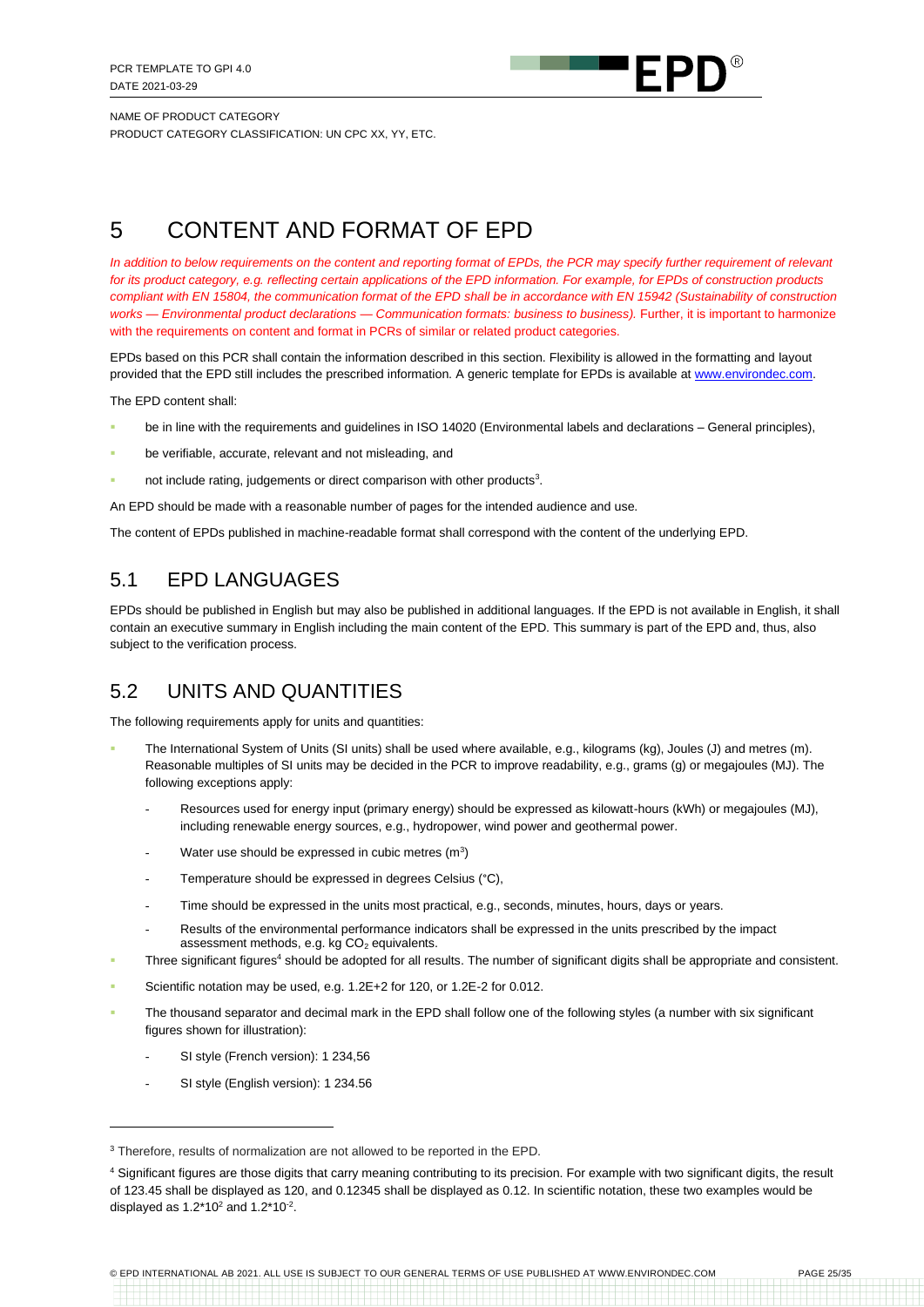

> In case of potential confusion or intended use of the EPD in markets where different symbols are used, the EPD shall state what symbols are used for thousand separator and decimal mark.

- Dates and times presented in the EPD should follow the format in ISO 8601. For years, the prescribed format is YYYY-MM-DD, e.g., 2017-03-26 for March 26<sup>th</sup>, 2017.
- The result tables shall:
	- Only contain values or the letters "ND" (Not Declared). It is not possible to specify ND for mandatory indicators. ND shall only be used for voluntary parameters that are not quantified because no data is available.<sup>5</sup>
	- Contain no blank cells, hyphens, less than or greater than signs or letters (except "ND").
	- Use the value "0" only for parameters that have been calculated to be zero.
	- Footnotes shall be used to explain any limitation to the result value.

# <span id="page-25-0"></span>5.3 USE OF IMAGES IN EPD

Images used in the EPD, especially pictures featured on the cover page, may in themselves be interpreted as an environmental claim. Images such as trees, mountains, wildlife that are not related to the declared product shall therefore be used with caution and in compliance with national legislation and best available practices in the markets in which the EPD is intended to be used.

# <span id="page-25-1"></span>5.4 EPD REPORTING FORMAT

The reporting format of the EPD shall include the following sections:

- Cover page (see Section [5.4.1\)](#page-25-2)
- Programme information (see Section [5.4.2\)](#page-26-0)
- Product information (see Section [5.4.3\)](#page-27-0)
- Content declaration (see Section  $\Box$ [\)](#page-27-1)
- Environmental performance (see Section [5.4.5\)](#page-29-0)
- Additional environmental information (see Section [5.4.6\)](#page-29-1)
- Additional social and economic information (see Section [5.4.7\)](#page-30-0)
- References (see Section [5.4.9\)](#page-30-1)

The following sections shall be included, if relevant:

- Differences versus previous versions (see Section [5.4.8\)](#page-30-2)
- Executive summary in English (see Section [5.4.10\)](#page-30-3)

#### <span id="page-25-2"></span>5.4.1 COVER PAGE

The cover page shall include:

- Product name and image
- Name and logotype of EPD owner
- The text "Environmental Product Declaration" and/or "EPD"
- Programme: The International EPD® System[, www.environdec.com](http://www.environdec.com/)
- Programme operator: EPD International AB
- Logotype of the International EPD® System

© EPD INTERNATIONAL AB 2021. ALL USE IS SUBJECT TO OUR GENERAL TERMS OF USE PUBLISHED AT WWW.ENVIRONDEC.COM PAGE 26/35

<sup>5</sup> This requirement does not intend to give guidance on what indicators are mandated ("shall") or voluntary.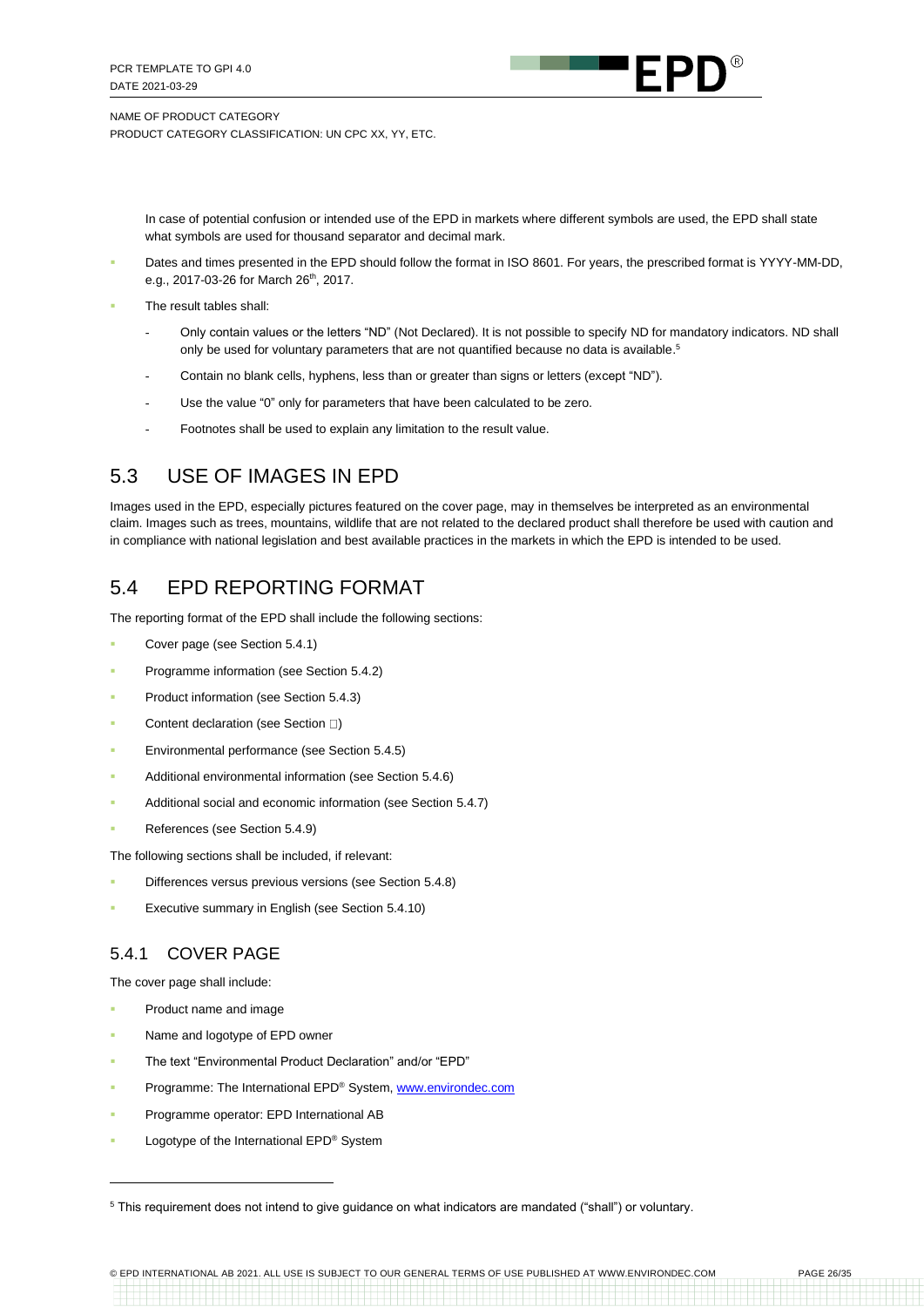

- EPD registration number as issued by the programme operator $6$
- Date of publication (issue): 20XX-YY-ZZ
- Date of revision: 20XX-YY-ZZ, when applicable
- Date of validity; 20XX-YY-ZZ
- A note that *"An EPD should provide current information and may be updated if conditions change. The stated validity is therefore subject to the continued registration and publication a[t www.environdec.com."](http://www.environdec.com/)*
- A statement of conformity with ISO 14025.
- For EPDs covering multiple products: a statement that the EPD covers multiple products and a list of all products covered by the EPD.
- For Sector EPDs: a statement that the EPD is a Sector EPD.
- For construction product EPDs:

In the case of EPDs registered through a regional hub (a regional or national programme based on and fully aligned with the International EPD® System through an agreement with the programme operator), "Programme", "Programme operator", and "Logotype" shall be expanded to include a reference to the regional programme and the organisation responsible for it.

Where applicable, the cover page shall also include the following information:

- Information about dual registration of EPD in another programme, such as registration number and logotype.
- A statement of conformity with other standards and methodological guides.

#### <span id="page-26-0"></span>5.4.2 PROGRAMME INFORMATION

The programme information section of the EPD shall include:

- Address of programme operator: *EPD International AB, Box 210 60, SE-100 31 Stockholm, Sweden, E-mail: [info@environdec.com](mailto:info@environdec.com)*
- The following statement on the requirements for comparability of EPDs, adapted from ISO 14025: *"EPDs within the same product category but from different programmes may not be comparable*. *For two EPDs to be comparable, they must be based on the same PCR (including the same version number) or be based on fully aligned PCRs or versions of PCRs; cover products with identical functions, technical performances and use (e.g. identical declared/functional units); have equivalent system boundaries and descriptions of data; apply equivalent data quality requirements, methods of data collection, and allocation methods; apply identical cut-off rules and impact assessment methods (including the same version of characterisation factors); have equivalent content declarations; and be valid at the time of comparison."*
- A statement that the EPD owner has the sole ownership, liability and responsibility of the EPD
- Information about verification<sup>7</sup> and the PCR in a table with the following format and contents:

Product category rules (PCR): <name, registration number, version and UN CPC code(s)>

PCR review was conducted by: <name and organisation of the review chair, and information on how to contact the chair through the *programme operator>*

Independent third-party verification of the declaration and data, according to ISO 14025:2006:

 $\square$  EPD process certification  $\square$  EPD verification  $\square$  Pre-verified tool

© EPD INTERNATIONAL AB 2021. ALL USE IS SUBJECT TO OUR GENERAL TERMS OF USE PUBLISHED AT WWW.ENVIRONDEC.COM PAGE 27/35

<sup>&</sup>lt;sup>6</sup> The EPD shall not include a "registration number" if such is provided by the certification body, as this may be confused with the registration number issued by the programme operator.

<sup>&</sup>lt;sup>7</sup> If the EPD has been verified by an approved individual verifier who has received contractual assistance from a certification body that is not accredited, this certification body shall not be included in this table.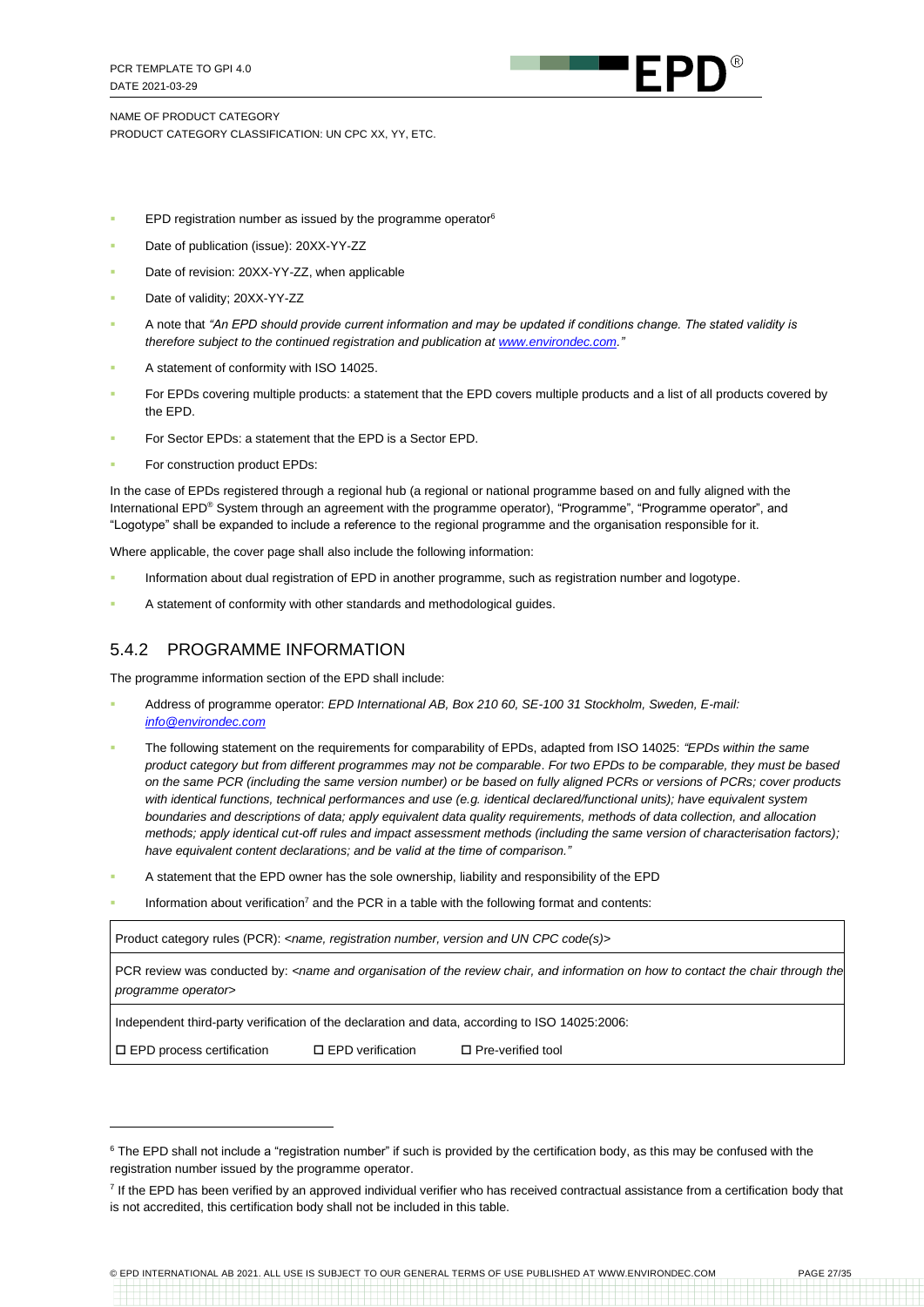

*In case of certification bodies:* Accredited by: <name of the accreditation body and accreditation number, if applicable>.

*In case of individual verifiers:*

*<Name, and organisation of the individual verifier. The signature may also be included>*

Approved by: The International EPD® System

The procedure for follow-up during EPD validity, as defined in the GPI, involves third-party verifier:

<span id="page-27-0"></span>Yes No

#### 5.4.3 PRODUCT INFORMATION

The product information section of the EPD shall include:

- address and contact information to EPD owner,
- description of the organisation. This may include information on products- or management system-related certifications (e.g. ISO 14024 Type I environmental labels, ISO 9001- and 14001-certificates and EMAS-registrations) and other relevant work the organisation wants to communicate (e.g. SA 8000, supply-chain management and social responsibility),
- name and location of production site,
- product identification by name, and an unambiguous identification of the product by standards, concessions or other means,
- identification of the product according to the UN CPC scheme system. Other relevant codes for product classification may also be included, e.g.
	- Common Procurement Vocabulary (CPV),
	- United Nations Standard Products and Services Code<sup>®</sup> (UNSPSC),
	- Classification of Products by Activity (NACE/CPA),
	- Australian and New Zealand Standard Industrial Classification (ANZSIC), or
	- Global Trade Item Number (GTIN).
- a description of the product,
- a description of the technical purpose of the product, including its application/intended use,
- a description of the background system, including the main technological aspects,
- for EPDs covering multiple products: a description of the selection of products/sites, a list of contributing manufacturers (if Sector EPD), etc. (see Sectio[n 4.9\)](#page-22-1),
- geographical scope of the EPD, i.e., for which geographical location(s) of use and end-of-life the product's performance has been calculated,
- declared/functional unit,
- reference service life (RSL) and/or technical/actual lifespan, if relevant,
- declaration of the year(s) covered by the data used for the LCA calculation and other relevant reference years,
- reference to the main database(s) for generic data and LCA software used, if relevant,
- system diagram of the processes included in the LCA, divided into the life cycle stages,
- description if the EPD system boundary is "cradle-to-gate", "cradle-to-gate with options" or "cradle-to-grave",
- information on which life-cycle stages are not considered (if any), with a justification of the omission, and
- references to any relevant websites for more information or explanatory materials.

This section may also include:

<span id="page-27-1"></span>name and contact information of organisation carrying out the underlying LCA study,

© EPD INTERNATIONAL AB 2021. ALL USE IS SUBJECT TO OUR GENERAL TERMS OF USE PUBLISHED AT WWW.ENVIRONDEC.COM PAGE 28/35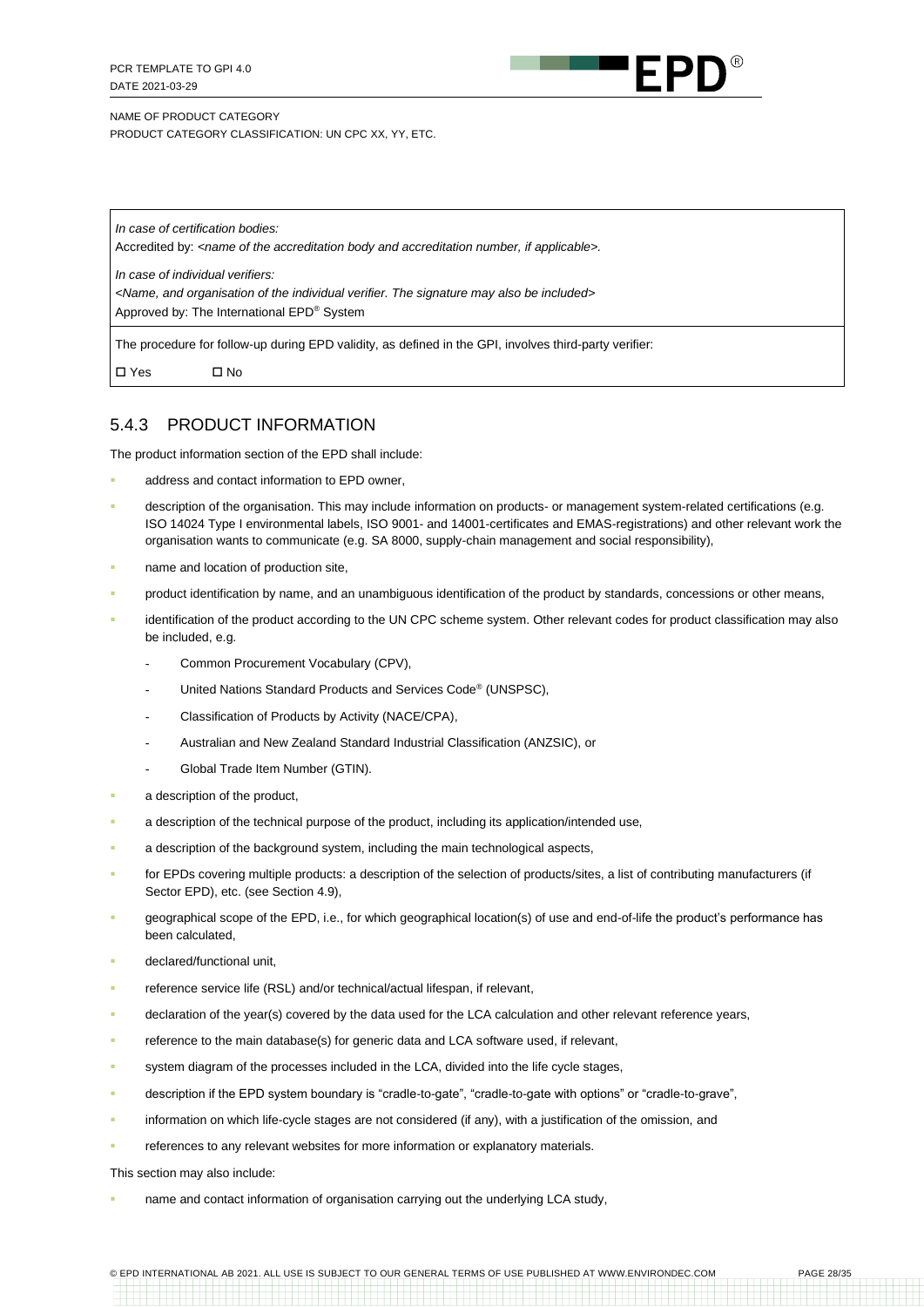

- any additional information about the underlying LCA-based information, such as cut-off rules, data quality, allocation methods, and other methodological choices and assumptions,
- a description of the material properties of the product with a declaration of relevant physical or chemical product properties, such as density, etc., and
- if end-of-life treatment is not included, the EPD shall contain a statement that it shall not be used for communicating environmental information to consumers/end users of the product.

## 5.4.4 CONTENT DECLARATION

*More product category-specific guidance on this section should be provided in the PCR. For example, additional requirements for the content declaration may be set by the PCR, e.g. which materials and substances to declare. Further, for construction products, requirements on content declaration shall follow EN 15804. Deviations from below requirement in the PCR may be done but shall be justified in the PCR development process. For example, a content declaration may not be appropriate for EPDs for intangible products, such as services, which should be specified in the PCRs of such product categories.*

The content declaration section shall declare the weight of one unit of product, as purchased, and contain information about the content of the product in the form of a list of materials and chemical substances including information on their environmental and hazardous properties. The gross weight of each material/substance shall be declared, including a minimum of 99% of the materials/substances in one unit of product.

The content declaration does not apply to proprietary materials and substances covered by exclusive legal rights including patent and trademarks. In general, an indication that a product is "free" of a specific hazardous material or substance should be done with caution and only when relevant, following the rules in ISO 14021 on self-declared environmental claims.

Information on the hazardous properties of materials and chemical substances should follow the requirements given in the latest revision of the Globally Harmonized System of Classification and Labelling of Chemicals (GHS),<sup>8</sup> issued by the United Nations or national or regional applications of the GHS. As an example, the following regulations should be used for EPDs intended to be used in the European Union:

- Regulation (EC) No 1907/2006 of the European parliament and of the council of 18 December 2006 concerning the Registration, Evaluation, Authorisation, and Restriction of Chemicals (REACH); and
- Regulation (EC) No 1272/2008 of the European Parliament and of the Council of 16 December 2008 on classification, labelling, and packaging of substances and mixtures.

#### 5.4.4.1. Information about recycled materials

#### *This section may be removed in the PCR if irrelevant for the product category.*

When a product is made in whole or in part with recycled materials, the provenience of the materials (pre-consumer or postconsumer) shall be presented in the EPD as part of the content declaration.

To avoid any misunderstanding about which material that may be considered "recycled material", the guidance given in ISO 14021 shall be considered. In brief, the standard states that:

- only pre-consumer or post-consumer materials (scraps) shall be considered in the accounting of the recycled materials, and
- materials coming from scrap reutilisation (such as rework, regrind, or scrap generated in a process and capable of being reclaimed within the same process that generated it) shall not be considered as recycled content.

#### 5.4.4.2. Information about packaging

#### *This section may be removed in the PCR if irrelevant for the product category.*

As packaging is strongly connected with the product, the producer shall provide information about packaging in the EPD, when applicable. Packaging may be classified as:

<sup>&</sup>lt;sup>8</sup> The GHS document is available a[t www.unece.org.](http://www.unece.org/)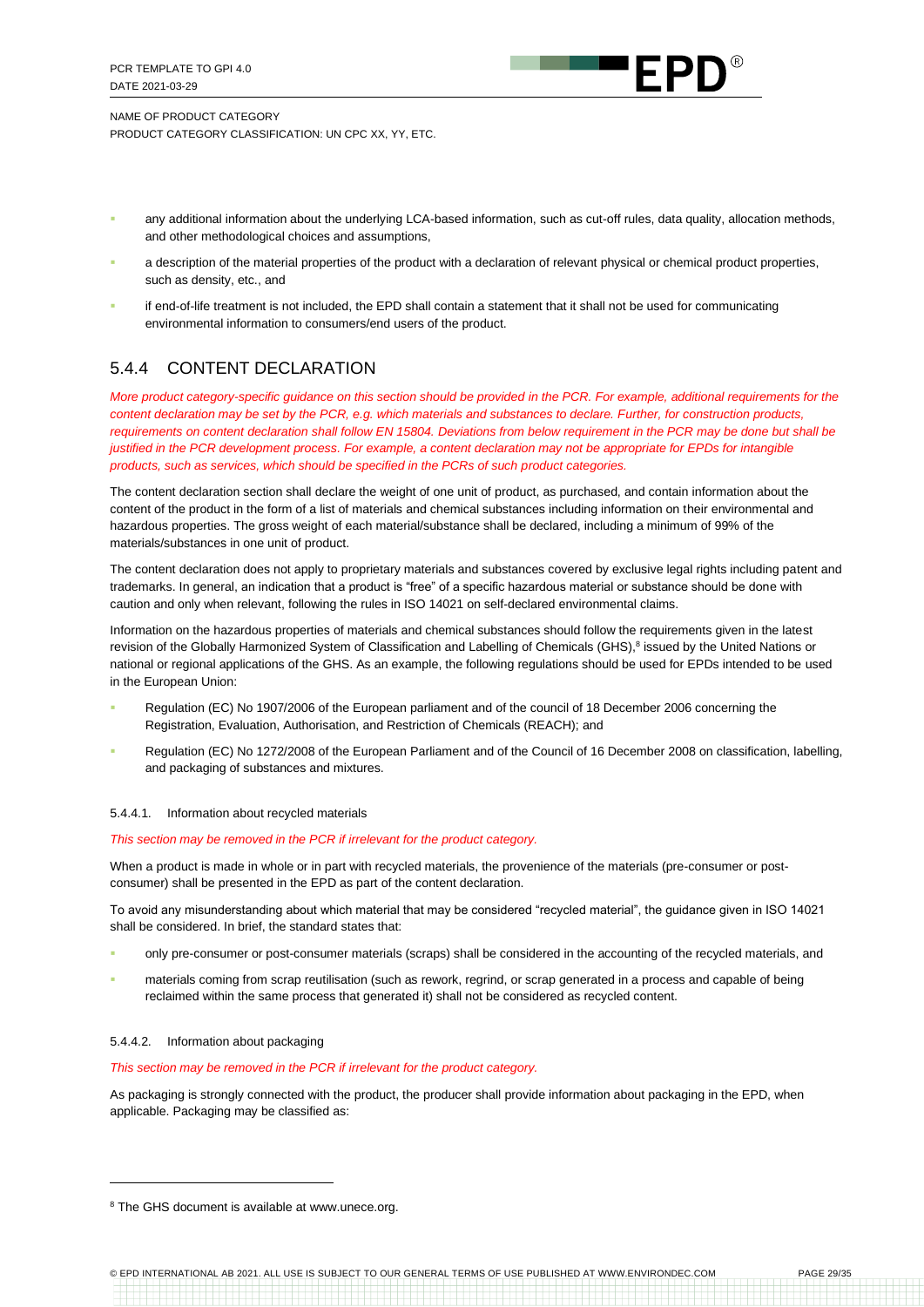

- Distribution Packaging: packaging designed to contain one or more articles or packages, or bulk materials, for the purposes of transport, handling and/or distribution (ISO 21067-1:2016, Section 2.2.6)
- Consumer Packaging: packaging constituting, with its content, a sales unit for the final user or consumer at the point of retail (ISO 21067-1:2016, Section 2.2.7).

Consumer packaging is generally the outcome of eco-design processes, or other activities, under direct control of the organisation. Many critical categories with strict legal requirements belong to consumer packaging category like food contact packaging and pharmaceutical packaging.

The weight of the packaging per product, and the type and function of the packaging, shall be reported in the EPD.

A statement of the source of the materials (pre-consumer or post-consumer) shall be presented in the EPD when the packaging is made in whole or in part by recycled materials.

## <span id="page-29-0"></span>5.4.5 ENVIRONMENTAL PERFORMANCE

*The PCR may adjust or amend the default list of environmental indicators referred to in the below subsections (see guidance to Section [4.8](#page-22-0) and in the GPI). If this is done, below subsections shall be adjusted accordingly. Likewise, below subsections shall be*  adjusted if results are to be declared per information module instead of per life-cycle stage or if certain life-cycle stages shall, should *or may be separately declared (see Sectio[n 4.3.1\)](#page-14-2).*

#### 5.4.5.1. Environmental impacts

The EPD shall declare the environmental impact indicators, per functional unit, per life-cycle stage and in aggregated form, using the default impact categories, impact assessments methods and characterisation factors available at [www.environdec.com/indicators.](http://www.environdec.com/indicators) The source and version of the impact assessment methods and characterisation factors used shall be reported in the EPD.

Alternative regional life cycle impact assessment methods and characterisation factors may be calculated and displayed in addition to the default list. If so, the EPD shall contain an explanation of the difference between the different sets of indicators, as they may appear to the reader to display duplicate information.

#### 5.4.5.2. Use of resources

The EPD shall declare the indicators for resource use listed a[t www.environdec.com/indicators](http://www.environdec.com/indicators) per declared/functional unit, per lifecycle stage and in aggregated form.

#### 5.4.5.3. Waste production and output flows

Waste generated along the whole life cycle production chains shall be treated following the technical specifications described in the GPI. The EPD shall declare the indicators for waste production and output flows as listed at [www.environdec.com/indicators](http://www.environdec.com/indicators) per declared/functional unit, per life-cycle stage and in aggregated form.

#### <span id="page-29-1"></span>5.4.6 ADDITIONAL ENVIRONMENTAL INFORMATION

An EPD may declare additional environmentally relevant information not derived from the LCA-based calculations, such as:

- the release of dangerous substances into indoor air, soil, and water during the use stage,
- instructions for proper use of the product, e.g. to minimise energy or water consumption or to improve the durability of the product,
- instructions for proper maintenance and service of the product, e.g. to minimise energy or water consumption or to improve the durability of the product,
- information on key parts of the product that determine its durability,
- information on recycling including, e.g. suitable procedures for recycling the entire product or selected parts and the potential environmental benefits gained,
- information on a suitable method of reuse of the product (or parts of the products) and procedures for disposal as waste at the end of its life cycle,

© EPD INTERNATIONAL AB 2021. ALL USE IS SUBJECT TO OUR GENERAL TERMS OF USE PUBLISHED AT WWW.ENVIRONDEC.COM PAGE 30/35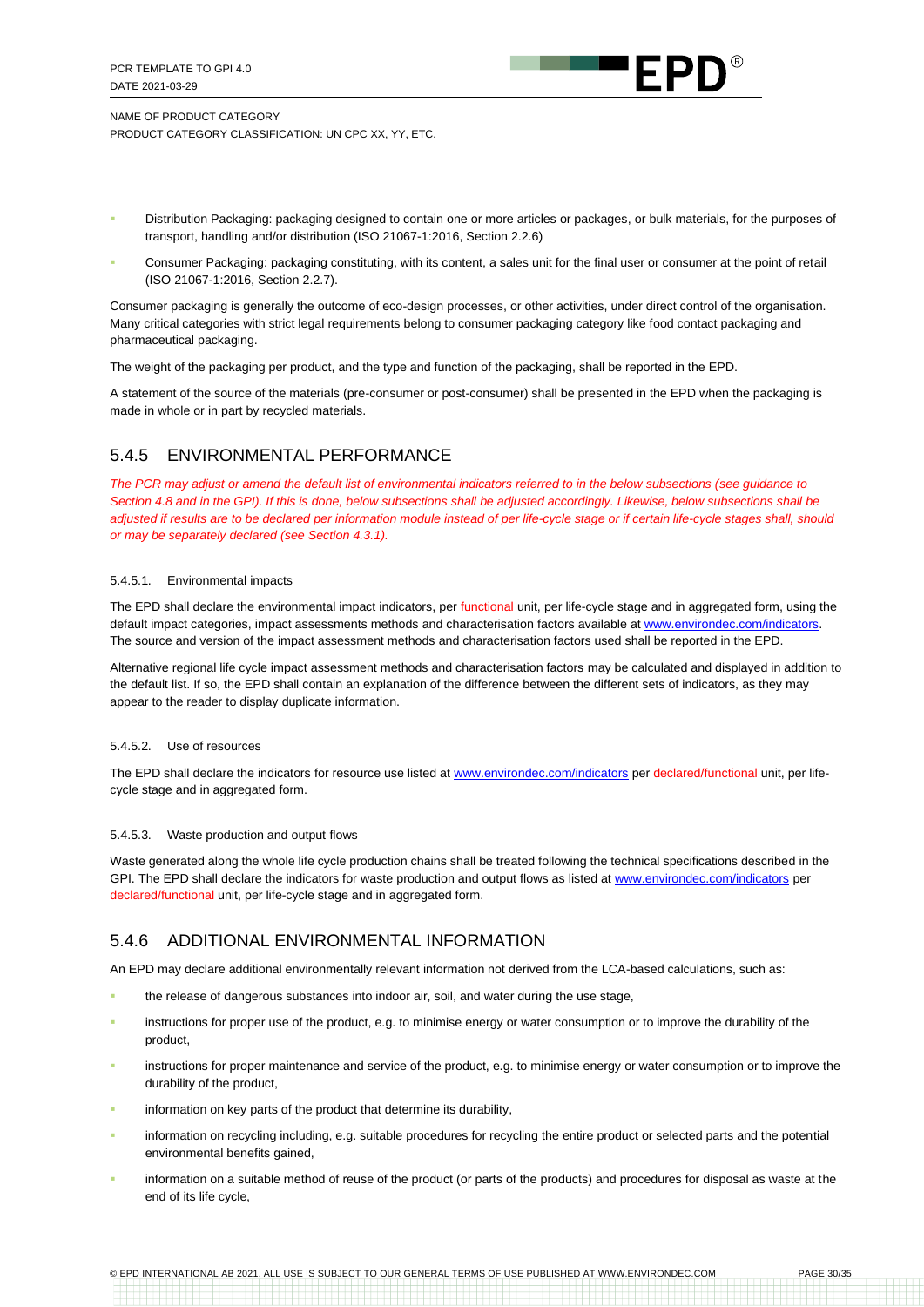

- information regarding disposal of the product, or inherent materials, and any other information considered necessary to minimise the product's end-of-life impacts, and
- a more detailed description of an organisation's overall environmental work, in addition to the information listed under Section [5.4.3,](#page-27-0) such as:
	- the existence of any type of organised environmental activity, and
	- information on where interested parties may find more details about the organisation's environmental work.

Any additional environmental information declared shall be substantiated and verifiable, and be derived using appropriate methods and be specific, accurate, not misleading, and relevant to the specific product. Quantitative information is preferred over qualitative information.

*The PCR may specify which additional environmental information that may, should or shall be declared in the EPD, and adjust and*  amend the above guidance accordingly. Methods used to report such information shall be specified or referenced. A justification for the *choice of additional environmental information shall be included in the PCR. Further, it is recommended to add information enabling the possibility to make comparisons with sector benchmarks (outside of the EPD) or, if not available, with benchmarks of common products*  and services preferably based on the concept of declared/functional unit, which is useful for scaling the environmental impacts of *different activities, products, and services. Such comparisons shall, however, never be done in the EPD.*

#### <span id="page-30-0"></span>5.4.7 ADDITIONAL SOCIAL AND ECONOMIC INFORMATION

The EPD may also include other relevant social and economic information as additional and voluntary information. This may be product information or a description of an organisation's overall work on social or economic sustainability, such as activities related to supply chain management or social responsibility.

Any additional social and economic information declared shall be substantiated and verifiable, and be derived using appropriate methods and be specific, accurate, not misleading, and relevant to the specific product. Quantitative information is preferred over qualitative information.

The PCR may specify requirements or recommendations on additional social or economic information to declare, and adjust and *amend the above guidance accordingly. Methods used to report such information shall be specified or referenced. A justification for the choice of additional social and economic information shall be included in the PCR. Further information on which indicators that could be used can be obtained by the Global Reporting Initiative documents available at www.globalreporting.org.*

#### <span id="page-30-2"></span>5.4.8 DIFFERENCES VERSUS PREVIOUS VERSIONS

For EPDs that have been updated, the following information shall be included:

- a description of the differences versus previously published versions, and
- a revision date on the cover page.

#### <span id="page-30-1"></span>5.4.9 REFERENCES

A reference section shall be included, including a list of all sources referred to in the EPD, including the GPI (including version number), and PCR (registration number, name, and version) used to develop the EPD.

*Additional requirements may be added in the PCR, e.g. for databases used.*

#### <span id="page-30-3"></span>5.4.10 EXECUTIVE SUMMARY IN ENGLISH

The executive summary, if included (see Sectio[n 5.1\)](#page-24-1), shall contain relevant summarised information related to the programme, product, environmental performance, information related to pre-certified EPDs, and information related to sector EPDs. Besides this, further information may be added such as additional environmental, social or economic information, references as well as differences versus previous EPD versions.

© EPD INTERNATIONAL AB 2021. ALL USE IS SUBJECT TO OUR GENERAL TERMS OF USE PUBLISHED AT WWW.ENVIRONDEC.COM PAGE 31/35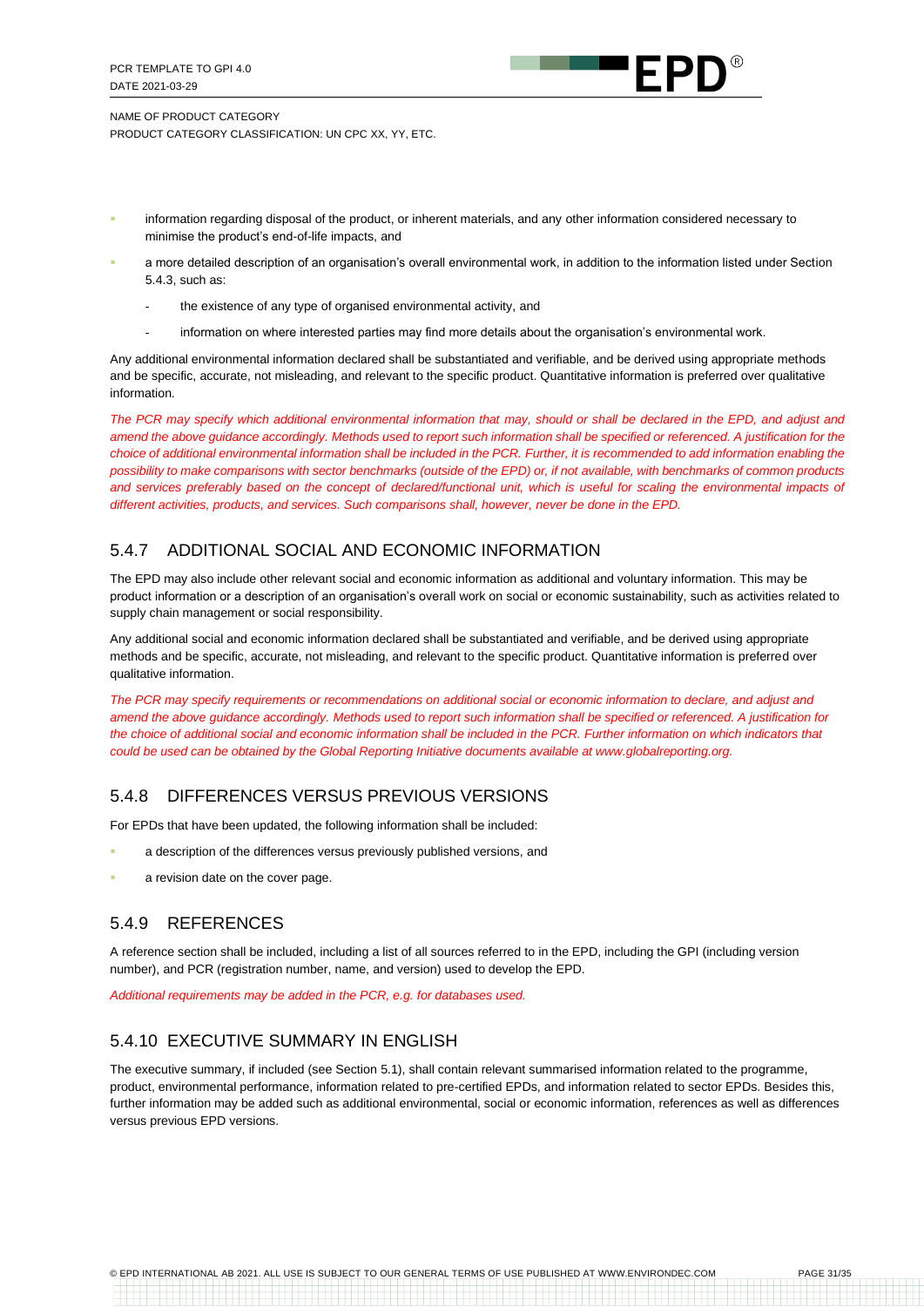

# <span id="page-31-0"></span>6 LIST OF ABBREVIATIONS

| <b>ANZSIC</b> | Australian and New Zealand Standard Industrial Classification |
|---------------|---------------------------------------------------------------|
| <b>CPC</b>    | Central product classification                                |
| <b>CPV</b>    | Common procurement vocabulary                                 |
| <b>EPD</b>    | Environmental product declaration                             |
| GPI           | General Programme Instructions                                |
| <b>GTIN</b>   | Global trade item number                                      |
| <b>ISO</b>    | International Organization for Standardization                |
| <b>LCA</b>    | Life cycle assessment                                         |
| LCI           | Life cycle inventory                                          |
| NACE/CPA      | Classification of products by activity                        |
| <b>ND</b>     | Not declared                                                  |
| <b>PCR</b>    | Product category rules                                        |
| <b>PEF</b>    | <b>Product Environmental Footprint</b>                        |
| <b>REACH</b>  | <b>Restriction of chemicals</b>                               |
| <b>RSL</b>    | Reference service life                                        |
| SI            | The International System of Units                             |
| <b>UN</b>     | <b>United Nations</b>                                         |
| <b>UNSPSC</b> | United Nations standard products and services code            |

*Adjust and amend list according to the PCR. The abbreviations shall be provided in alphabetical order.*

----------<br>---------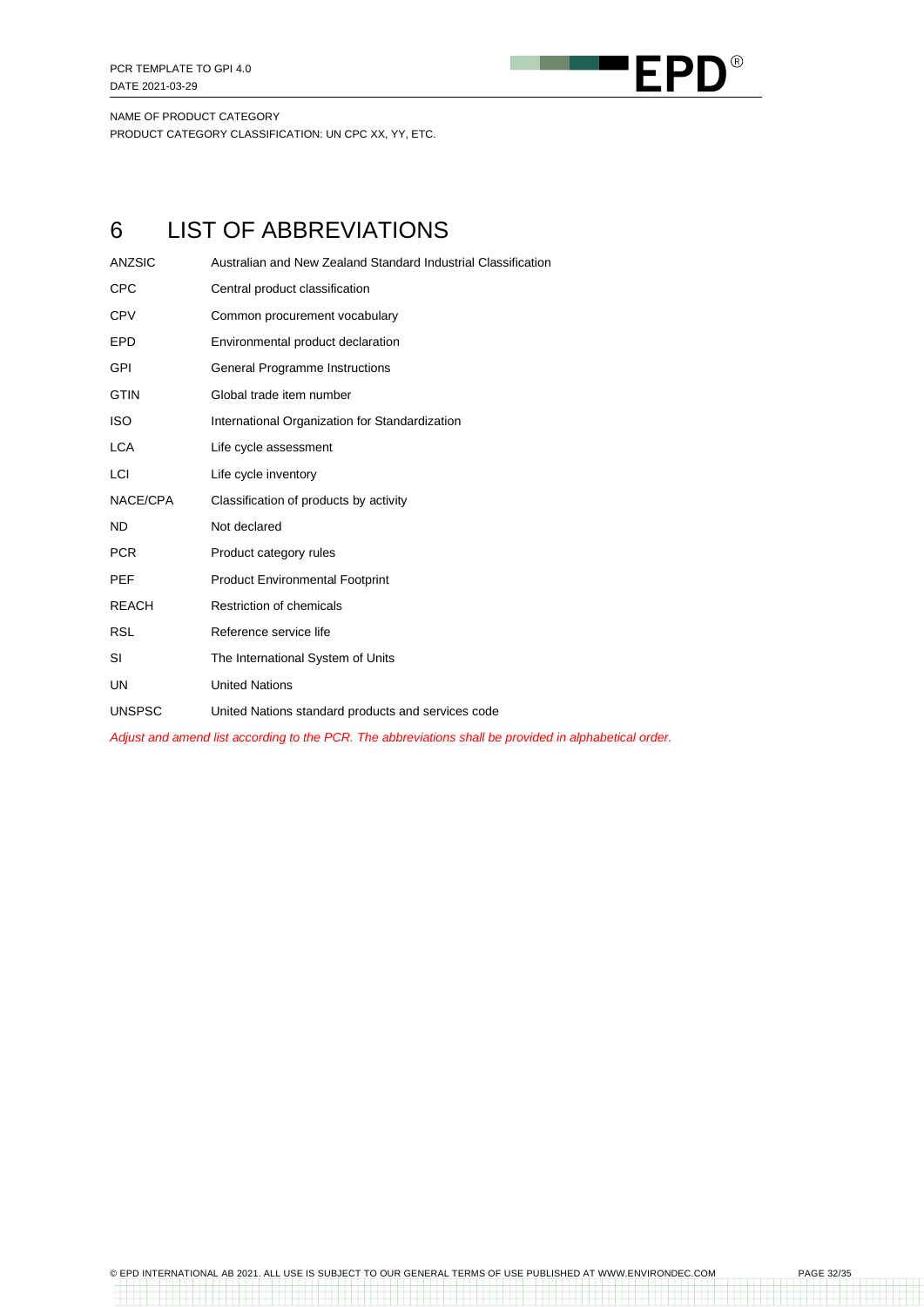

# <span id="page-32-0"></span>7 REFERENCES

CEN (2013) EN 15804:2012+A1:2013, Sustainability of construction works – Environmental product declarations – Core rules for the product category of construction products.

CEN (2019) EN 15804:2012+A2:2019, Sustainability of construction works – Environmental product declarations – Core rules for the product category of construction products.

Skunca, D., Romdhana, H., & Brouwers, R. (2021, January 15). Rubisco protein production – LCA approach. (Z. Cekerevac, Ed.) MEST Journal, 9(1), 175-183. doi:10.12709/mest.09.09.01.20

EPD International (2021) General Programme Instructions for the International EPD® System. Version 4.0, dated 2021-03-29. [www.environdec.com.](http://www.environdec.com/)

ISO (2000) ISO 14020:2000, Environmental labels and declarations – General principles.

ISO (2004) ISO 8601:2004 Data elements and interchange formats – Information interchange – Representation of dates and times.

ISO (2006a) ISO 14025:2006, Environmental labels and declarations – Type III environmental declarations – Principles and procedures.

ISO (2006b) ISO 14040:2006, Environmental management – Life cycle assessment – Principles and framework.

ISO (2006c) ISO 14044: 2006, Environmental management – Life cycle assessment – Requirements and guidelines.

ISO (2013) ISO/TS 14067:2013, Greenhouse gases – Carbon footprint of products – Requirements and guidelines for quantification and communication.

ISO (2014) ISO 14046:2014, Environmental management – Water footprint – Principles, requirements and guidelines.

ISO (2015a) ISO 14001:2015, Environmental management systems – Requirements with guidance for use.

ISO (2015b) ISO 9001:2015, Quality management systems – Requirements.

ISO (2016a) ISO 21067-1:2016, Packaging – Vocabulary – Part 1: General terms.

ISO (2016b) ISO 14021:2016, Environmental labels and declarations - Self-declared environmental claim (Type II environmental labelling).

ISO (2017) ISO 21930:2017, Sustainability in buildings and civil engineering works – Core rules for environmental product declarations of construction products and services.

ISO (2018) ISO 14024:2018, Environmental labels and declaration – Type I environmental labelling – Principles and procedures.

*Adjust and amend list according to the PCR.*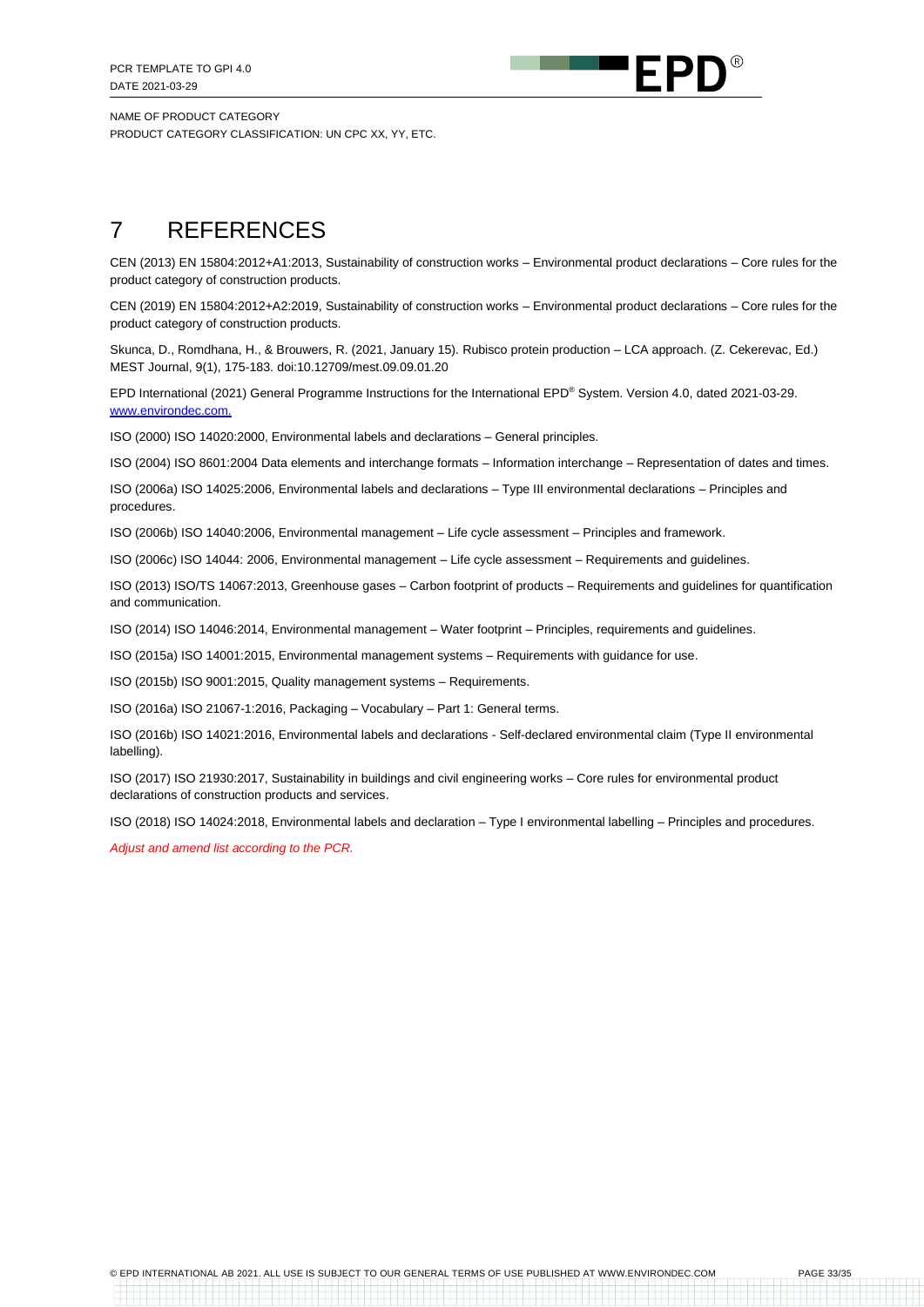

# <span id="page-33-0"></span>8 VERSION HISTORY OF PCR

*This section shall include a version history and the main differences compared to earlier versions of the PCR document.*

## VERSION 1.0, 20ZZ-XX-YY

*Add description of the PCR version, e.g. "Original version of the PCR".*

a da barrara